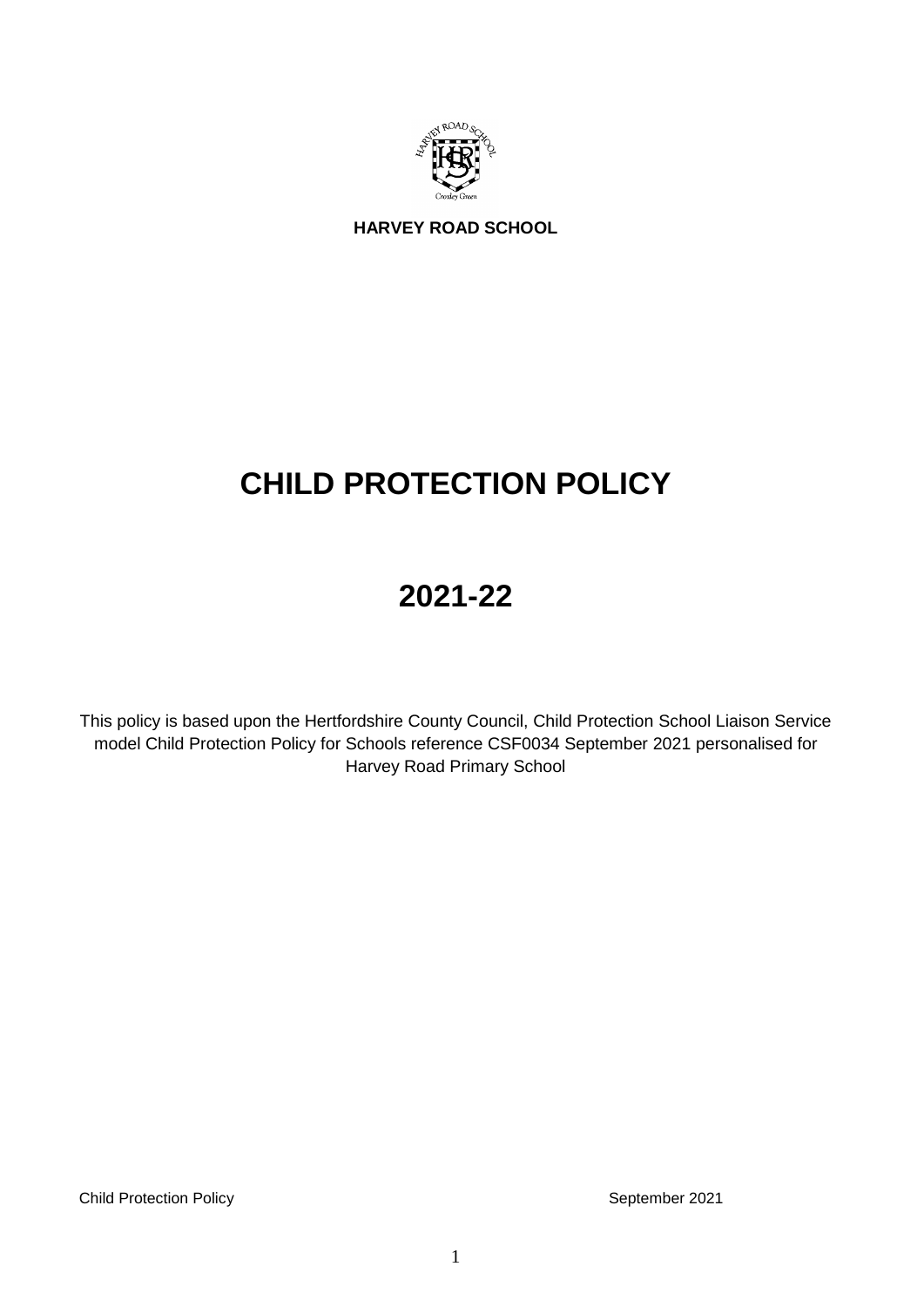# **CHILD PROTECTION POLICY**

**Harvey Road Primary School** 

### **Policy Review**

This policy will be reviewed in full by the Governing Body no less than annually.

The policy was last reviewed and agreed by the Governing Body on 9 September 2021.

It is due for review in September 2022

Signature …………………………………. Date 9 September 2021

Head Teacher

 $\triangle P$ Signature.

Signature 2021<br>Chair of Governors<br>
Signature 2021

Signature ………………………………… Date 9 March 2022 Re-signed as new Chair of Governors appointed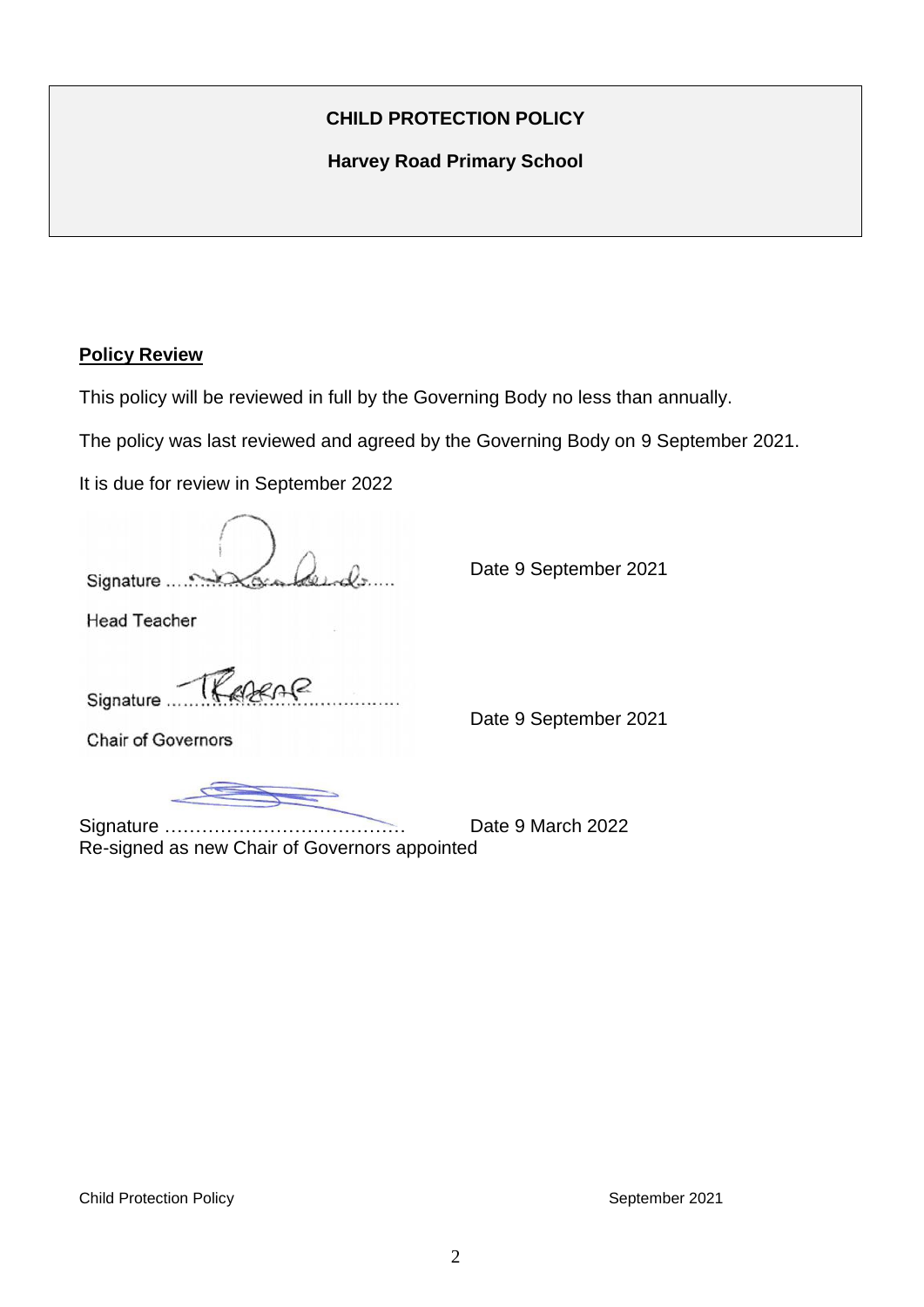| 1                 | <b>Introduction</b>                                                                                                                                  |
|-------------------|------------------------------------------------------------------------------------------------------------------------------------------------------|
| $\mathbf 2$       | <b>Statutory Framework</b>                                                                                                                           |
| 3                 | The DSL (DSL) and Deputy DSL (DDSL)                                                                                                                  |
| 4                 | The management of safeguarding (Governing Body, proprietors and<br>management committees)                                                            |
| 5                 | When to be concerned                                                                                                                                 |
| 6                 | <b>Dealing with a Disclosure</b>                                                                                                                     |
| $\overline{7}$    | <b>Record Keeping</b>                                                                                                                                |
| 8                 | <b>Confidentiality</b>                                                                                                                               |
| 9                 | <b>School Procedures</b>                                                                                                                             |
| 10                | <b>Communication with parents</b>                                                                                                                    |
| 11                | Allegations of abuse made against adults who work with children<br>and young people.                                                                 |
| <b>Appendix 1</b> | Link to Keeping Children Safe in Education (KCSIE) DfE, 2021                                                                                         |
|                   | Part One or Annex A: Information for all school and college<br>staff<br><b>Annex B: Further information</b><br><b>Updates from KCSiE (DfE, 2021)</b> |
| <b>Appendix 2</b> | <b>Declaration for staff:</b><br><b>Child Protection Policy and KCSiE (DfE 2021)</b>                                                                 |
| <b>Appendix 3</b> | Actions where there are concerns about a child                                                                                                       |
| <b>Appendix 4</b> | <b>Operation Encompass – Information sharing from Police regarding</b><br>Domestic Abuse notifications and Children Missing from Education           |
| <b>Appendix 5</b> | <b>Ofsted school Inspection Handbook for September 2021</b>                                                                                          |
| <b>Appendix 6</b> | Sexual violence and sexual harassment between children in schools<br>and colleges guidance (DfE 2021)                                                |
| <b>Appendix 7</b> | <b>Online Safety guidance</b>                                                                                                                        |
| <b>Appendix 8</b> | Covid guidance into new academic year 2021-2022                                                                                                      |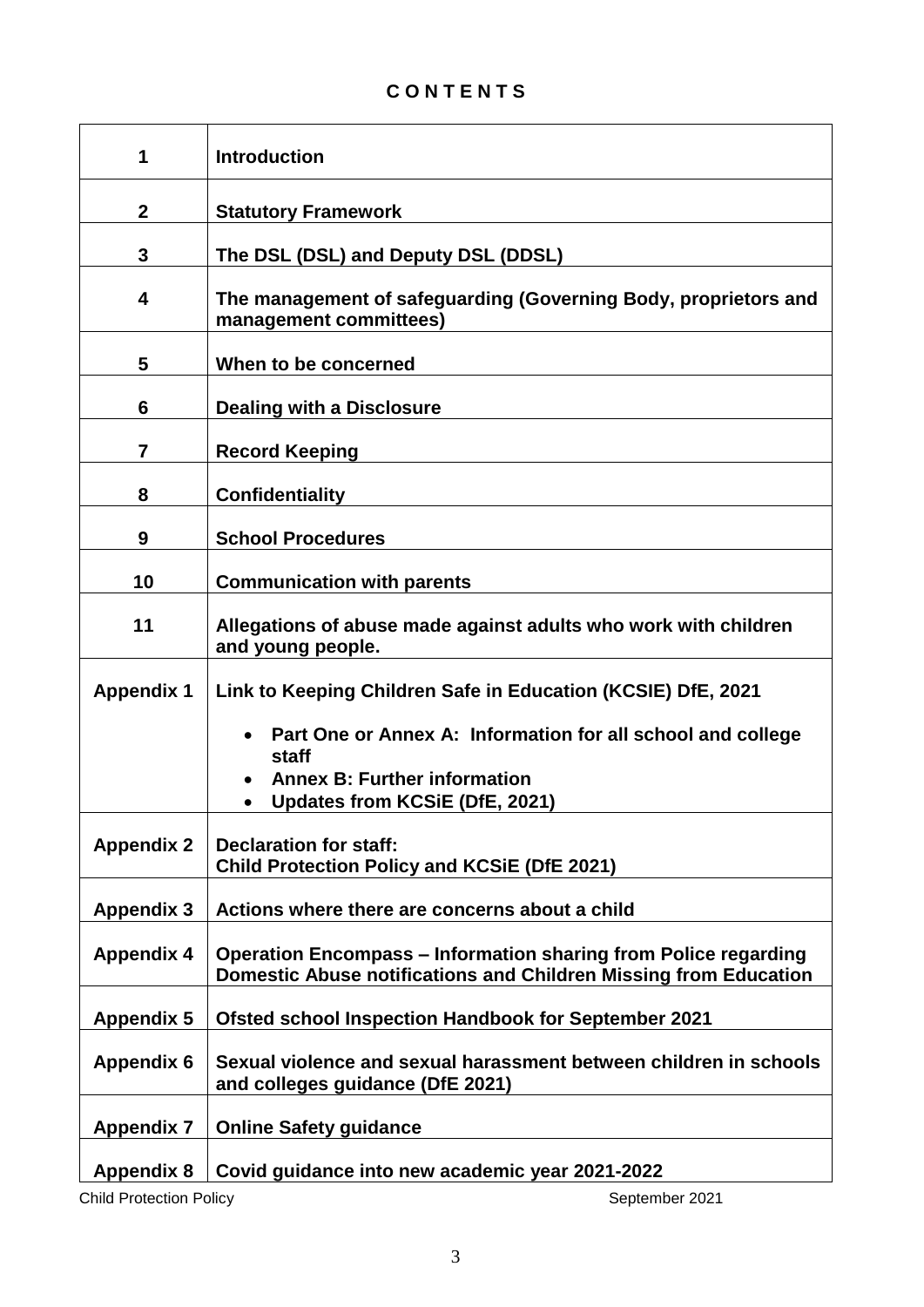| Appendix 9   GDPR, data protection and Freedom of Information |
|---------------------------------------------------------------|
|                                                               |

**Appendix 10 List of substantiative changes made from previous CP policy**

# **1. INTRODUCTION**

Safeguarding is defined as: *protecting children from maltreatment, preventing impairment of children's health or development, ensuring that children are growing up in circumstances consistent with the provision of safe and effective care and taking action to enable all children to have the best outcomes.* (**Working Together to Safeguard Children**, (DfE, 2018), p6)

This Child Protection Policy forms part of a suite of documents and policies which relate to the safeguarding responsibilities of the whole school staff and volunteers. All staff should be aware of systems within their school or college which support safeguarding, and these should be explained to them as part of staff induction. This should include the:

- child protection policy, which should amongst other things also include the policy and procedures to deal with peer on peer abuse;
- behaviour policy (which should include measures to prevent bullying, including cyberbullying, prejudice-based and discriminatory bullying);
- staff behaviour policy (sometimes called a code of conduct);
- safeguarding response to children who go missing from education; and
- role of the designated safeguarding lead (including the identity of the designated safeguarding lead and any deputies).
- copy of Part One Keeping children safe in education (2021) and should be signed to say it has been read and understood.
- Annex A, condensed version of Part one of KCSiE (DfE 2021). It can be provided (instead of Part one) to those staff who do not directly work with children.

| <b>Purpose of a Child</b><br><b>Protection Policy</b>                                 | To inform staff, parents, volunteers and governors about<br>the school's responsibilities for safeguarding children.<br>To enable everyone to have a clear understanding of how<br>these responsibilities should be carried out.                                                        |
|---------------------------------------------------------------------------------------|-----------------------------------------------------------------------------------------------------------------------------------------------------------------------------------------------------------------------------------------------------------------------------------------|
| <b>Hertfordshire Safeguarding</b><br><b>Children Partnership</b><br><b>Procedures</b> | The school follows the procedures established by the<br>Hertfordshire Safeguarding Children Partnership (HSCP);<br>a guide to procedures and practice for all agencies in<br>Hertfordshire working with children and their families.<br>https://hertsscb.proceduresonline.com/index.htm |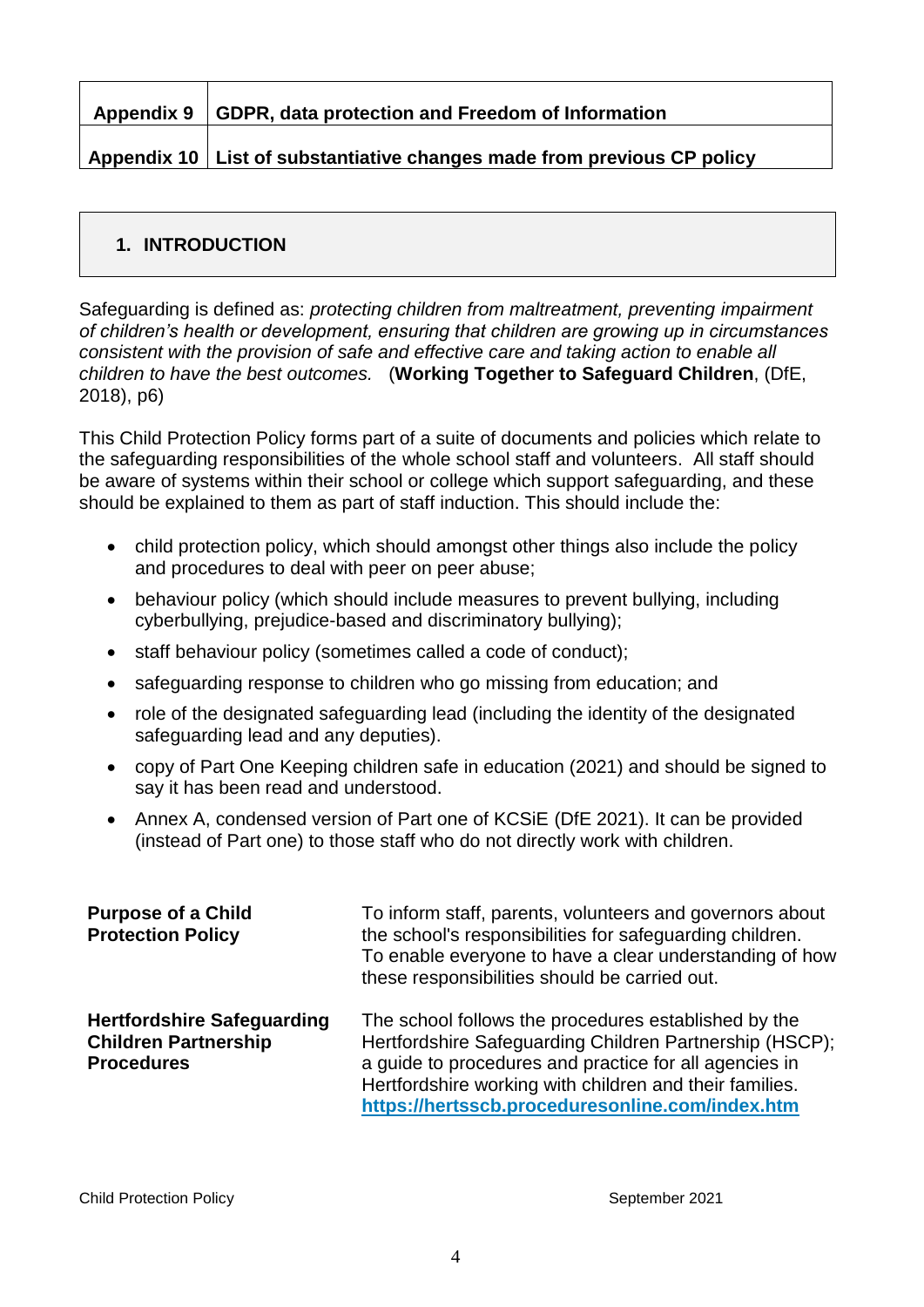| <b>School Staff &amp; Volunteers</b> | All school and college staff, including supply staff,<br>volunteers and contract workers have a responsibility to<br>provide a safe environment in which children can learn.                                                                                                                                                                                                                                                                                                                                                                                                                                                                                                                |
|--------------------------------------|---------------------------------------------------------------------------------------------------------------------------------------------------------------------------------------------------------------------------------------------------------------------------------------------------------------------------------------------------------------------------------------------------------------------------------------------------------------------------------------------------------------------------------------------------------------------------------------------------------------------------------------------------------------------------------------------|
|                                      | School staff and volunteers are particularly well placed to<br>observe outward signs of abuse, changes in behaviour<br>and failure to develop because they have daily contact<br>with children.                                                                                                                                                                                                                                                                                                                                                                                                                                                                                             |
|                                      | All school staff will receive appropriate safeguarding<br>children training, including online safety (which is updated<br>regularly - Hertfordshire Safeguarding Children<br>Partnership advises every three years), so that they are<br>knowledgeable and aware of their role in the early<br>recognition of the indicators of abuse or neglect and of<br>the appropriate procedures to follow. In addition, all staff<br>members should receive safeguarding and child<br>protection updates (for example, via email, e-bulletins and<br>staff meetings), as required, but at least annually, to<br>provide them with relevant skills and knowledge to<br>safeguard children effectively. |
|                                      | Supply staff, contractors and volunteers will be made<br>aware of the safeguarding policies and procedures by the<br>DSL, including The Child Protection Policy and Staff<br>Behaviour Policy (code of conduct)                                                                                                                                                                                                                                                                                                                                                                                                                                                                             |
| <b>Mission Statement</b>             | Establish and maintain an ethos and culture where<br>children feel secure, are encouraged to talk, and are<br>listened and responded to when they have a worry or<br>concern.                                                                                                                                                                                                                                                                                                                                                                                                                                                                                                               |
|                                      | Establish and maintain an ethos and culture where school<br>staff and volunteers feel safe, are encouraged to talk and<br>are listened and responded to when they have concerns<br>about the safety and well-being of a child.                                                                                                                                                                                                                                                                                                                                                                                                                                                              |
|                                      | Ensure children know that there are adults in the school<br>whom they can approach if they are worried.                                                                                                                                                                                                                                                                                                                                                                                                                                                                                                                                                                                     |
|                                      | Ensure that children, who have additional/unmet needs<br>are supported appropriately. This could include referrals<br>to Early Help Services or Child Protection Contacts to<br>specialist services if they are a child in need or have been<br>/ are at risk of being abused and neglected.                                                                                                                                                                                                                                                                                                                                                                                                |
|                                      | Consider how children may be taught about safeguarding,<br>including online, through teaching and learning<br>opportunities, as part of providing a broad and balanced<br>curriculum. Refer to KCSiE (DfE 2021), pg. 31-33                                                                                                                                                                                                                                                                                                                                                                                                                                                                  |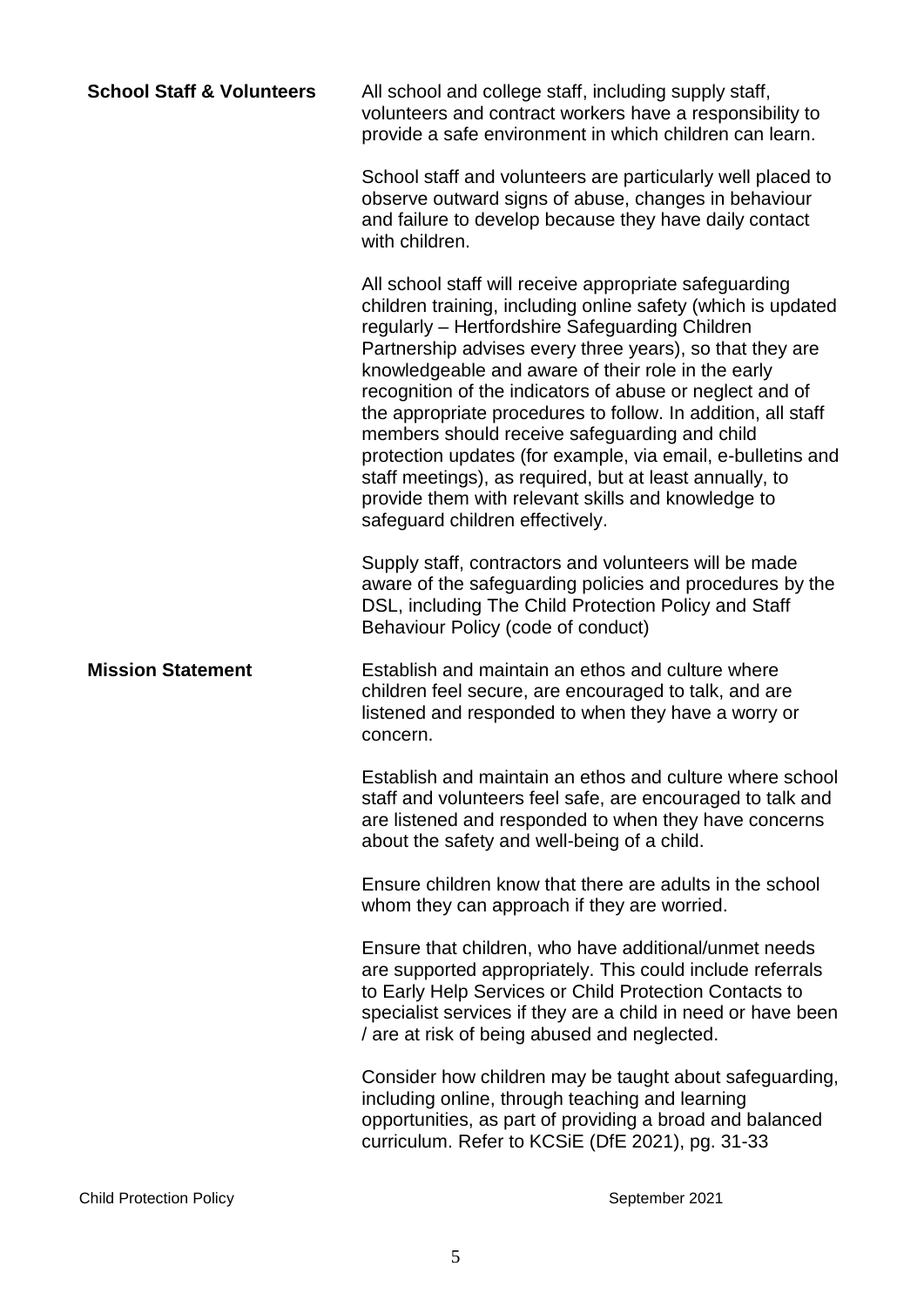|                                                                                          | Staff members working with children are advised to<br>maintain an attitude of 'it could happen here' and 'it could<br>be happening to this child', where safeguarding is<br>concerned. When concerned about the welfare of a child,<br>staff members should always act in the best interests of<br>the child. |
|------------------------------------------------------------------------------------------|---------------------------------------------------------------------------------------------------------------------------------------------------------------------------------------------------------------------------------------------------------------------------------------------------------------|
| <b>Implementation, Monitoring</b><br>and Review of the Child<br><b>Protection Policy</b> | The policy will be reviewed at least annually by the<br>governing body. It will be implemented through the<br>school's induction and training programme, and as part of<br>day to day practice. Compliance with the policy will be<br>monitored by the DSL and through staff performance<br>measures          |

# **2. STATUTORY FRAMEWORK**

In order to safeguard and promote the welfare of children, the school will act in accordance with the following legislation and guidance:

- The Children Act 1989
- The Children Act 2004
- Children and Social Work Act 2017
- Education Act 2002 (Section 175/157) *Outlines that Local Authorities and School Governing Bodies have a responsibility to "ensure that their functions relating to the conduct of school are exercised with a view to safeguarding and promoting the welfare of children who are its pupils".*
- Hertfordshire Safeguarding Children Partnership Procedures Manual (Electronic)
- Keeping Children Safe in Education (DfE, September 2021)
- Working Together to Safeguard Children (DfE 2018)
- The Education (Pupil Information) (England) Regulations 2005
- Sexual Offences Act (2003)
- Section 26, The Counter Terrorism and Security Act 2015 (PREVENT duty)
- Female Genital Mutilation Act 2003 (Section 74, Serious Crime Act 2015)
- Anti-social Behaviour, Crime and Policing Act 2014 (makes it a criminal offence to force someone to marry. Includes taking someone overseas to force them to marry (whether or not the forced marriage takes place).
- Serious Violence Strategy 2018
- Sexual violence and sexual harassment between children in schools and colleges (DfE 2017)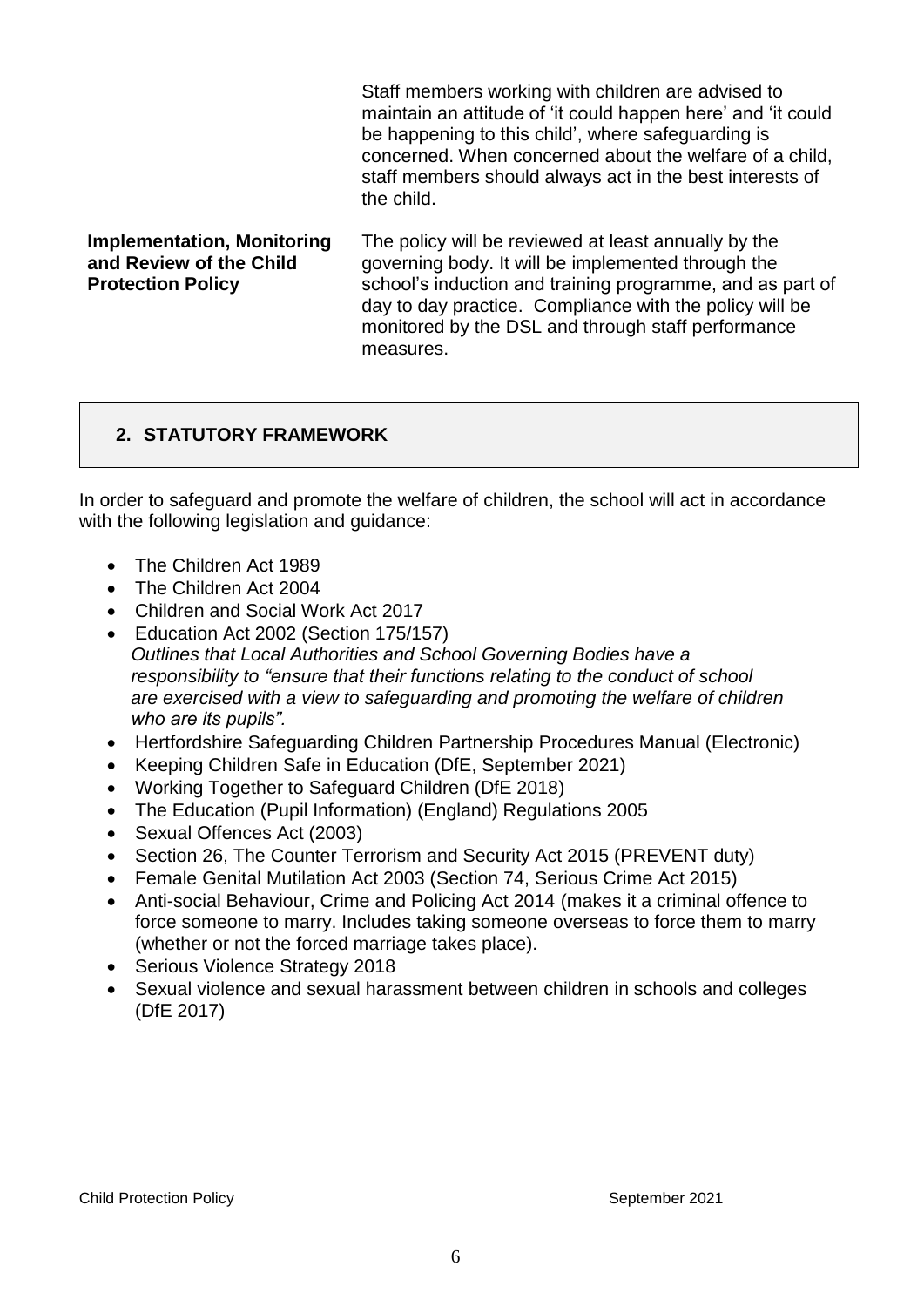# **3. THE DESIGNATED SAFEGUARDING LEAD**

Governing bodies and proprietors should ensure an appropriate **senior member** of staff, from the school **leadership team**, is appointed to the role of DSL.

During term time the DSL and/or a Deputy will always be available (during school hours) for staff in the school to discuss any safeguarding concerns. Individual arrangement for out of hours/out of term activities will be to contact the DSL (or if unavailable DDSL) directly via their mobile number.

The DSL for Child Protection in this school is:

NAME: Nick Rowlands

There should be a Deputy DSL (DDSL) in the absence of the lead DSL.

The Deputy DSL for Child Protection in this school is:

NAME: Clair Tustin

### **The broad areas of responsibility for the DSL are:**

- Managing Child Protection Contact Referrals and cases
- Contacting the Child Protection Consultation Hub when advice is needed regarding child protection concerns which possibly meet the threshold for statutory intervention
- Completing Child Protection Contact Referrals for all cases of suspected abuse or neglect where there is a risk of significant harm to the child/young person, Police where a crime may have been committed and to the Channel programme where there is a radicalisation concern
- Liaise with the Head Teacher or Principal to inform him/her of issues, especially ongoing enquiries under Section 47 of the Children Act 1989 and police investigations
- Act as a source of support, advice and expertise to staff on matters of safety and safeguarding and when deciding whether to make a Child Protection Contact Referral by liaising with relevant agencies
- Support staff who make Child Protection Contact Referrals and other service referrals
- Share information with appropriate staff in relation to a child's looked after (CLA) legal status (whether they are looked after under voluntary arrangements with consent of parents or on an Interim Care Order or Care Order) and contact arrangements with birth parents or those with parental responsibility.

**Child Protection Policy Child Protection Policy**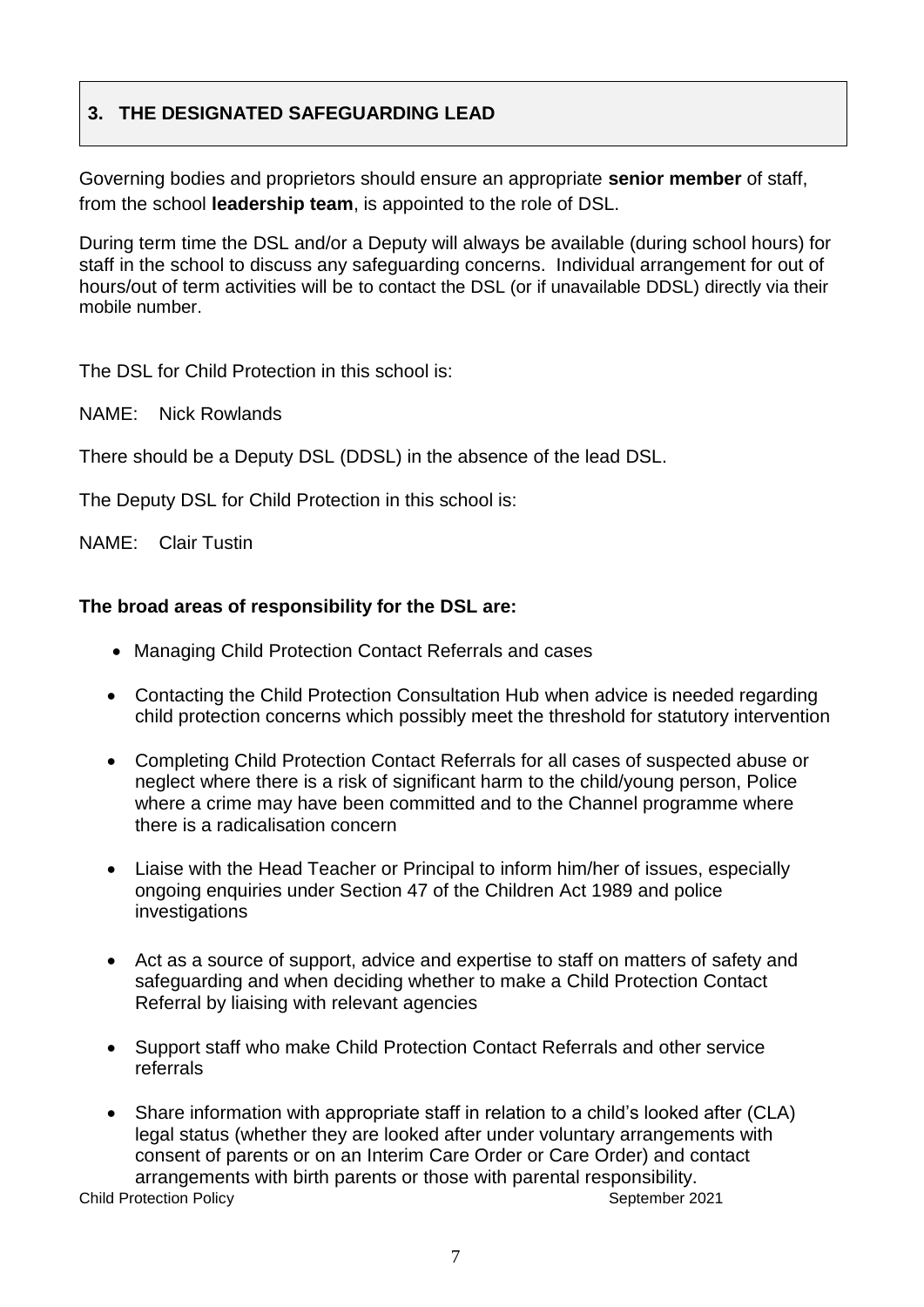Ensure they have details of the CLA's social worker and the name of the virtual school Head Teacher in the authority that looks after the child or those currently working with a to social worker.

### **Training KCSiE (DfE, 2021)**

The DSL should undergo formal training every two years. The DSL should also undertake Prevent awareness training every 3 years. In addition to this training, their knowledge and skills should be refreshed (for example via e-bulletins, meeting other DSLs, or taking time to read and digest safeguarding developments) at least annually to:

The designated safeguarding lead should undertake Prevent awareness training. Training should provide designated safeguarding leads with a good understanding of their own role, how to identify, understand and respond to specific needs that can increase the vulnerability of children, as well as specific harms that can put children at risk, and the processes, procedures and responsibilities of other agencies, particularly children's social care, so they:

1) Understand the assessment process for providing early help and statutory intervention, including local criteria for action and local authority children's social care referral arrangements

2) Have a working knowledge of how Hertfordshire conduct a child protection case conference and a child protection review conference and be able to attend and contribute to these effectively when required to do so

3) Understand the importance of the role the designated safeguarding lead has in providing information and support to children social care in order to safeguard and promote the welfare of children

4) Understand the lasting impact that adversity and trauma can have, including on children's behaviour, mental health and wellbeing, and what is needed in responding to this in promoting educational outcomes

5) Are alert to the specific needs of children in need, those with special educational needs and disabilities (SEND), those with relevant health conditions and young carers

6) Understand the importance of information sharing, both within the school and college, and with the safeguarding partners, other agencies, organisations and practitioners (Full details in Chapter one of **Working Together to Safeguard Children**)

7) Understand and support the school or college with regards to the requirements of the Prevent duty and are able to provide advice and support to staff on protecting children from the risk of radicalisation

8) Are able to understand the unique risks associated with online safety and be confident that they have the relevant knowledge and up to date capability required to keep children safe whilst they are online at school or college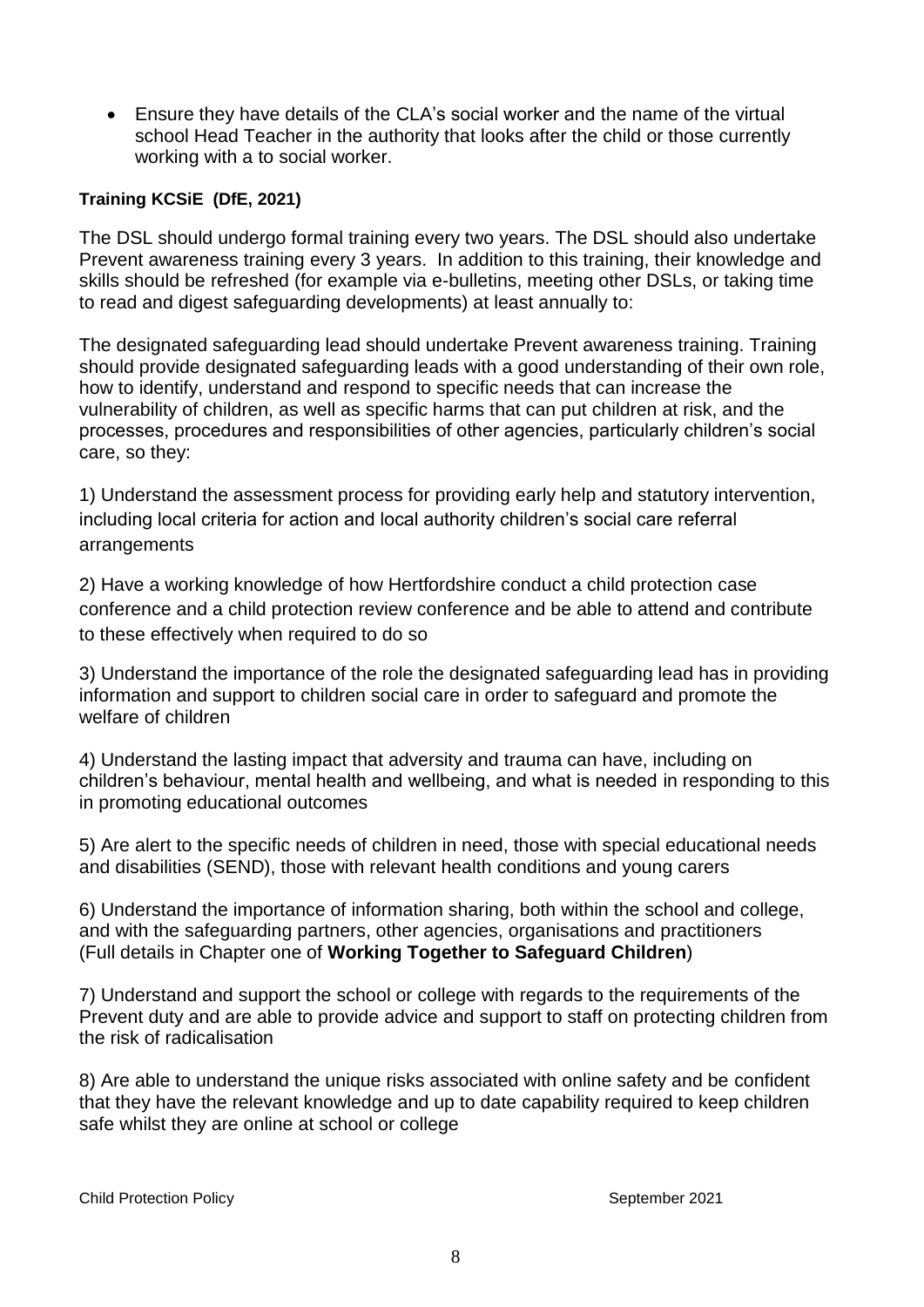9) Can recognise the additional risks that children with special educational needs and disabilities (SEND) face online, for example, from online bullying, grooming and radicalisation and are confident they have the capability to support children with SEND to stay safe online

10) Obtain access to resources and attend any relevant or refresher training courses and encourage a culture of listening to children and taking account of their wishes and feelings, among all staff, in any measures the school or college may put in place to protect them.

### **Raising Awareness: The DSL (DDSL) should:**

- Ensure all staff including part time, contractors, volunteers and supply staff are aware of the school or college's policies, that these are understood and used appropriately.
- Work with the governing bodies or proprietors to ensure that the school's or college's child protection policy is reviewed annually, and the procedures and implementation are updated and reviewed regularly.
- Ensure the safeguarding and child protection policy is available publicly and that parents are aware that advice regarding early help and child protection concerns could be sought from the Consultation Hub and that Child Protection Contact form. Referrals about suspected abuse or neglect may be made. Ensure parents are aware of the school or college's statutory role regarding safeguarding of children.
- Link with Hertfordshire Safeguarding Children's Partnership (HSCP) to make sure staff are aware of training opportunities and the latest local policies on safeguarding.
- Help promote educational outcomes by sharing the information about the welfare, safeguarding and child protection issues that children who have or have had a social worker are experiencing with teachers and school and college leadership staff.
- Ensure that when children leave the school or college, they ensure the file for safeguarding and any child protection information is sent to any new school/college as soon as possible but transferred securely and separately from the main pupil file. The file should not be sent until the child is physically attending the new school.
- Obtain proof that the new school/education setting has received the safeguarding file for any child transferring and then destroy any information held on the child unless the case is currently open and in line with data protection guidelines (see Record keeping Guidance on Hertfordshire Grid for Learning for further information)
- Consider if it would be appropriate to share any information with the new school or college in advance of a child leaving. For example, information that would allow the new school or college to continue supporting victims of abuse and have that support in place for when the child arrives.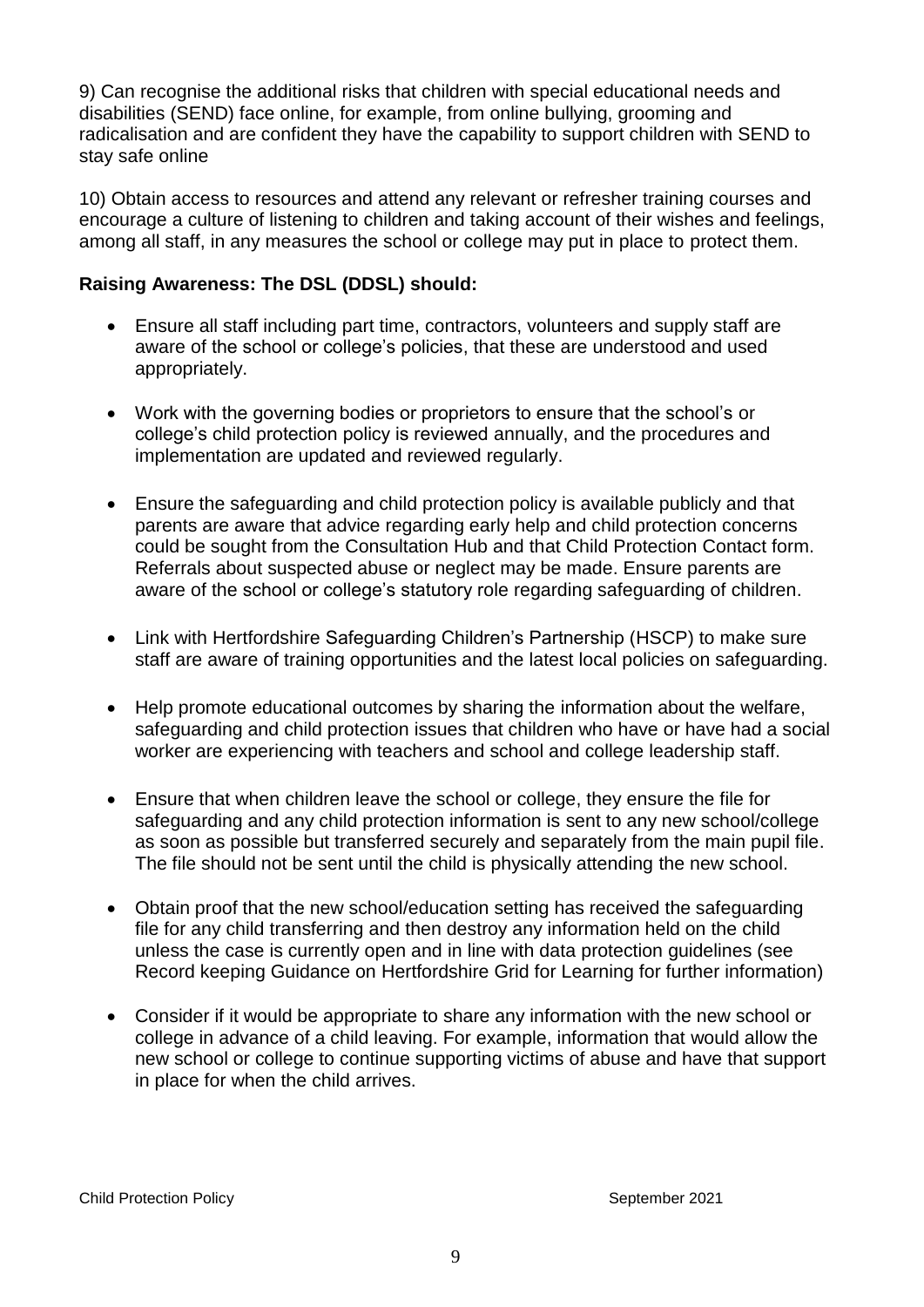# **4. THE MANAGEMENT OF SAFEGUARDING**

Governing bodies and proprietors (in Part two, unless otherwise stated, includes management committees) must ensure that they comply with their duties under legislation. They must also have regard to this guidance to ensure that the policies, procedures and training in their schools or colleges are always effective and comply with the law.

The responsibility of governing bodies, proprietors and management committees include:

 ensure there are appropriate policies and procedures in place in order for appropriate action to be taken in a timely manner to safeguard and promote children's welfare e.g.

-Child protection policy in place

-Staff behaviour policy (sometimes called employee code of conduct)

-Part one, OR Annex A (The following is a condensed version of Part one of Keeping children safe in education. It can be provided (instead of Part one) to those staff who do not directly work with children (if the governing body or proprietor think it will provide a better basis for those staff to promote the welfare and safeguard children.) of KCSiE (DfE, 2021)

-Annex B KCSIE (DfE, 2021) on specific safeguarding issues

-Information regarding the role and identity of the designated safeguarding lead (and any deputies), **should be provided to all staff on induction**

 Governing bodies and proprietors should have a senior board level (or equivalent) lead to take **leadership** responsibility for their schools or college's safeguarding arrangements.

The nominated governor for child protection is:

### NAME **Emma Campbell**

- Headteachers and principals should ensure that the above policies and procedures, adopted by governing bodies and proprietors, and particularly concerning referrals of cases of suspected abuse and neglect, are followed by all staff.
- Ensure that the school or college contributes to multi-agency working in line with statutory guidance **Working Together to Safeguard Children (DfE,2018).**
- New safeguarding partners and child death review partner arrangements are in place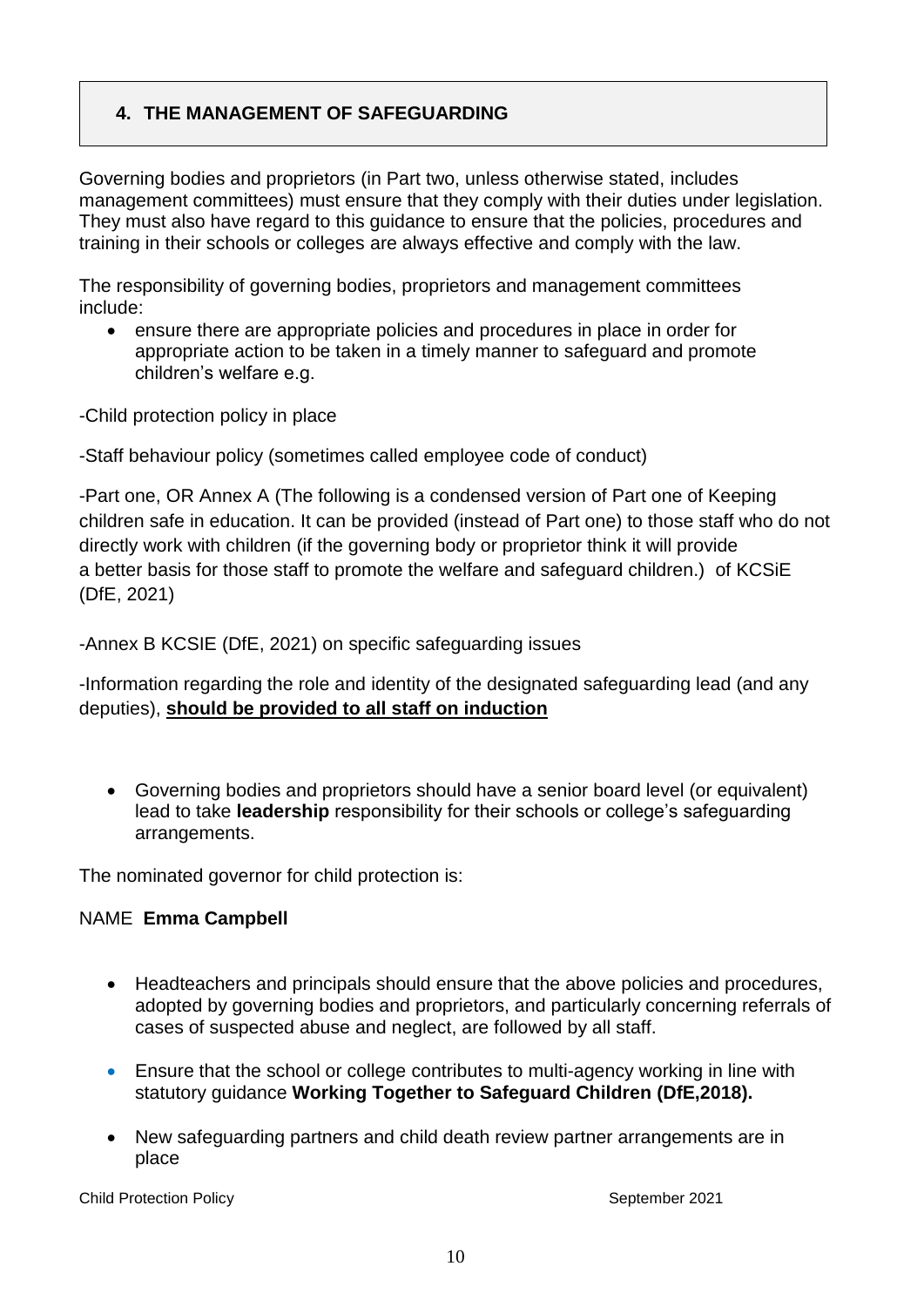- Should understand the local criteria for action and the local protocol for assessment and ensure they are reflected in their own policies and procedures. They should also be prepared to supply information as requested by the three safeguarding partners
- Schools and colleges should work with social care, the police, health services and other services to promote the welfare of children and protect them from harm. This includes providing a coordinated offer of early help when additional needs of children are identified and contributing to inter-agency plans to provide additional support to children subject to child protection plans.
- Ensuring arrangements are in place that set out clearly the and principles for sharing information within the school or college and with the three safeguarding partners, other organisations, agencies and practitioners as required.
- Ensure child protection files are transferred to the new school or college as soon as possible, ensuring secure transit, and confirmation of receipt should be obtained
- Ensure that all staff undergo child protection training (including online safety) at induction. The training should be regularly updated. Induction and training should be in line with advice from the local three safeguarding partners (HSCP) 3 years.
- All staff should receive regular safeguarding and child protection updates (for example, via email, e-bulletins, staff meetings) as required, and at least annually
- Opportunity should therefore be provided for staff to contribute to and shape safeguarding arrangements and child protection policy.
- Ensure that children are taught about safeguarding, including online safety. Schools should consider this as part of providing a broad and balanced curriculum. Education (for all primary pupils) and Relationships and Sex Education (for all secondary pupils) and Health Education (for all pupils in state-funded schools) Mandatory since September 2020.
- Governing bodies and proprietors should prevent people who pose a risk of harm from working with children by adhering to statutory responsibilities to check staff who work with children, taking proportionate decisions on whether to ask for any checks beyond what is required and ensuring volunteers are appropriately supervised.
- Ensure school have written recruitment and selection policies and procedures in place and at least one of the persons who conducts an interview has completed safer recruitment training
- Should ensure there are procedures in place (as described in part 4 of KCSiE) to manage concerns and allegations against staff including volunteers and supply staff
- There must be procedures in place to make a referral to the Disclosure and Barring Service (DBS) if a person in regulated activity has been dismissed or removed due to safeguarding concerns or would have been had they not resigned. (refer to *Type of DBS checks* in KCSiE (DfE 2021) pg. 57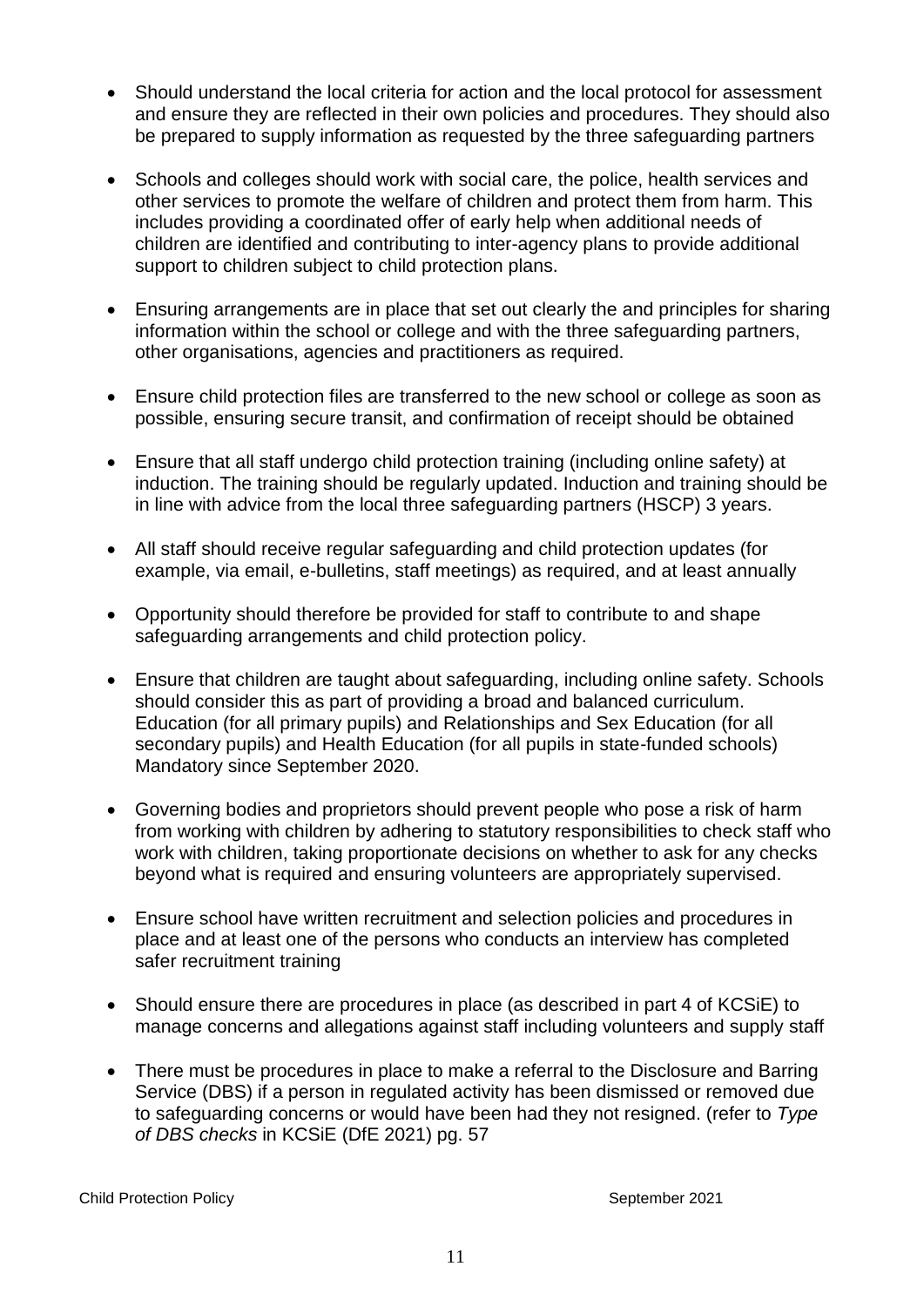- All staff should be clear about their school's or college's policy and procedures with regard to peer on peer abuse.
- Where there is a safeguarding concern, ensure the child's wishes and feelings are taken into account when determining what action to take and what services to provide. Systems should be in place for children to express their views and give feedback. Ultimately, all systems and processes should operate with the best interests of the child at heart.
- Ensuring that all of the DSLs, including deputies, should undergo formal child protection training every two years, in line with KCSIE and HSCP procedures, and receive regular, at least annual, safeguarding updates via e-bulletins, meeting other DSLs, or taking time to read and digest safeguarding developments, for example.
- Prioritising the welfare of children and young people and creating a culture where staff are confident to challenge senior leaders over any safeguarding concerns
- Ensuring appropriate filters and appropriate monitoring systems are in place to safeguard children from potentially harmful and inappropriate online material. Additional information to support governing bodies and proprietors is provided in Part 2 of KCSiE (DfE 2021).

# **5. WHEN TO BE CONCERNED**

Knowing what to look for is vital for the early identification of abuse and neglect. All staff should be aware of the Indicators of abuse and neglect so that they are able to identify cases of children who may be in need of help or protection.

**Abuse:** a form of maltreatment of a child. Somebody may abuse or neglect a child by inflicting harm or by failing to act to prevent harm. Children may be abused in a family or in an institutional or community setting by those known to them or, more rarely, by others. Abuse can take place wholly online, or technology maybe used to facilitate offline abuse. Children maybe abused by an adult or adults or by another child or children.

| <b>Physical abuse</b>                                                                                                                                                                                                                                                                                        |                                          |  |
|--------------------------------------------------------------------------------------------------------------------------------------------------------------------------------------------------------------------------------------------------------------------------------------------------------------|------------------------------------------|--|
| A form of abuse which may involve hitting, shaking, throwing, poisoning, burning or<br>scalding, drowning, suffocating or otherwise causing physical harm to a child. Physical<br>harm may also be caused when a parent or carer fabricates the symptoms of, or<br>deliberately induces, illness in a child. |                                          |  |
| Indicators in a child/ young person                                                                                                                                                                                                                                                                          |                                          |  |
| Bruises – shape, grouping, site, repeat or<br>multiple                                                                                                                                                                                                                                                       | Withdrawal from physical contact         |  |
| Bite-marks – site and size                                                                                                                                                                                                                                                                                   | Aggression towards others, emotional and |  |

**Child Protection Policy** September 2021

behaviour problems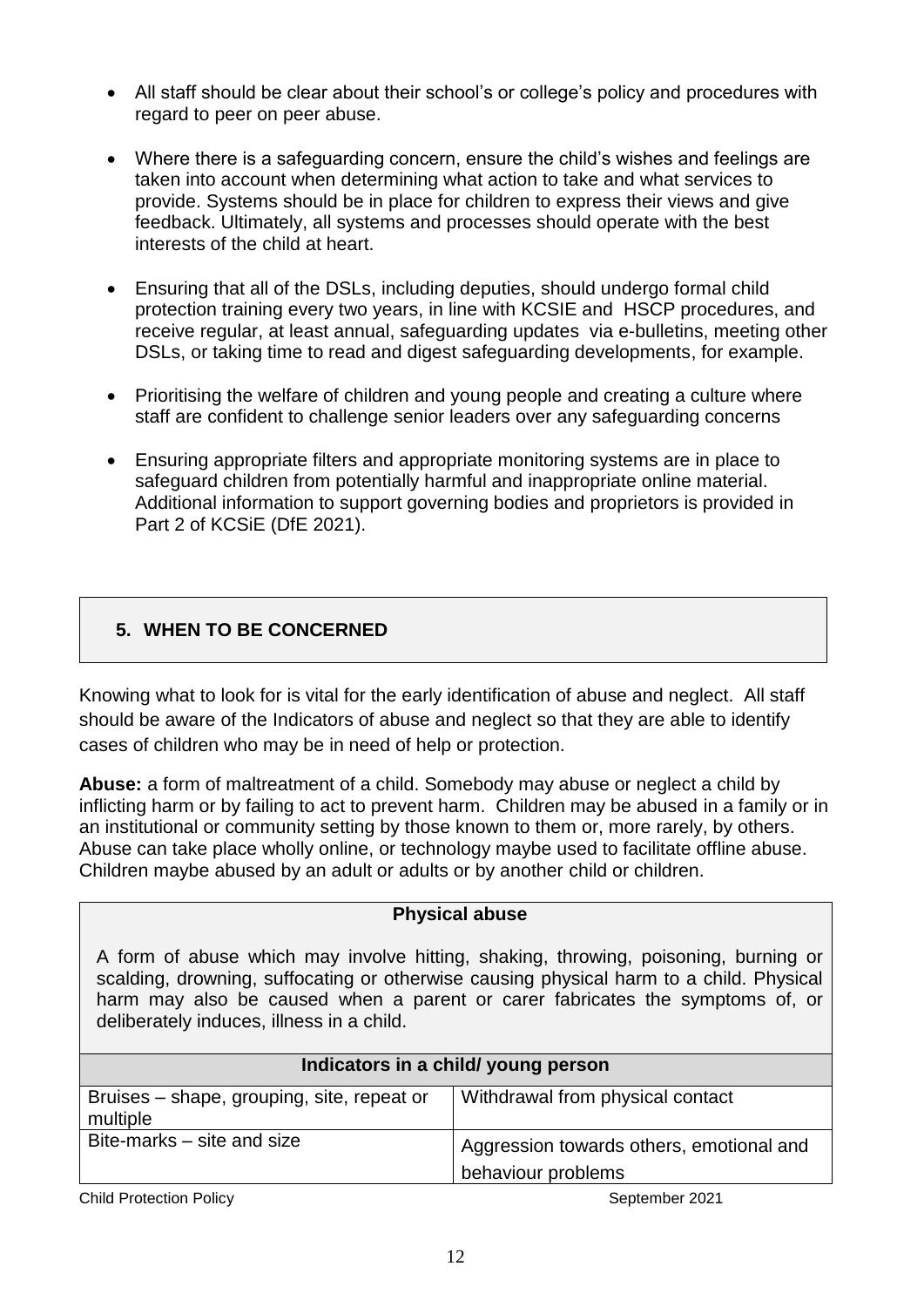| Burns and Scalds - shape, definition, size, |                                       |
|---------------------------------------------|---------------------------------------|
| depth, scars                                |                                       |
| Improbable, conflicting explanations for    | Frequently absent from school         |
| injuries or unexplained injuries            |                                       |
| Untreated injuries                          | Admission of punishment which appears |
|                                             | excessive                             |
| Injuries on parts of body where accidental  | <b>Fractures</b>                      |
| injury is unlikely                          |                                       |
| Repeated or multiple injuries               | Fabricated or induced illness         |
|                                             |                                       |

#### **Emotional abuse**

The persistent emotional maltreatment of a child such as to cause severe and adverse effects on the child's emotional development. It may involve conveying to a child that they are worthless or unloved, inadequate, or valued only insofar as they meet the needs of another person. It may include not giving the child opportunities to express their views, deliberately silencing them or 'making fun' of what they say or how they communicate. It may feature age or developmentally inappropriate expectations being imposed on children. These may include interactions that are beyond a child's developmental capability as well as overprotection and limitation of exploration and learning or preventing the child from participating in normal social interaction. It may involve seeing or hearing the ill-treatment of another. It may involve serious bullying (including cyberbullying), causing children frequently to feel frightened or in danger, or the exploitation or corruption of children. Some level of emotional abuse is involved in all types of maltreatment of a child, although it may occur alone.

| Indicators in a child/ young person                                |                                                                                        |  |
|--------------------------------------------------------------------|----------------------------------------------------------------------------------------|--|
| Self-harm                                                          | Over-reaction to mistakes / Inappropriate<br>emotional responses                       |  |
| Chronic running away                                               | Abnormal or indiscriminate attachment                                                  |  |
| Drug/solvent abuse                                                 | Low self-esteem                                                                        |  |
| Compulsive stealing                                                | Extremes of passivity or aggression                                                    |  |
| Makes a disclosure                                                 | Social isolation – withdrawn, a 'loner'<br>Frozen watchfulness particularly pre school |  |
| Developmental delay                                                | Depression                                                                             |  |
| Neurotic behaviour (e.g. rocking, hair<br>twisting, thumb sucking) | Desperate attention-seeking behaviour                                                  |  |

### **Neglect**

The persistent failure to meet a child's basic physical and/or psychological needs, likely to result in the serious impairment of the child's health or development. Neglect may occur during pregnancy, for example, as a result of maternal substance abuse. Once a child is born, neglect may involve a parent or carer failing to: provide adequate food, clothing and shelter (including exclusion from home or abandonment); protect a child from physical and emotional harm or danger; ensure adequate supervision (including the use of inadequate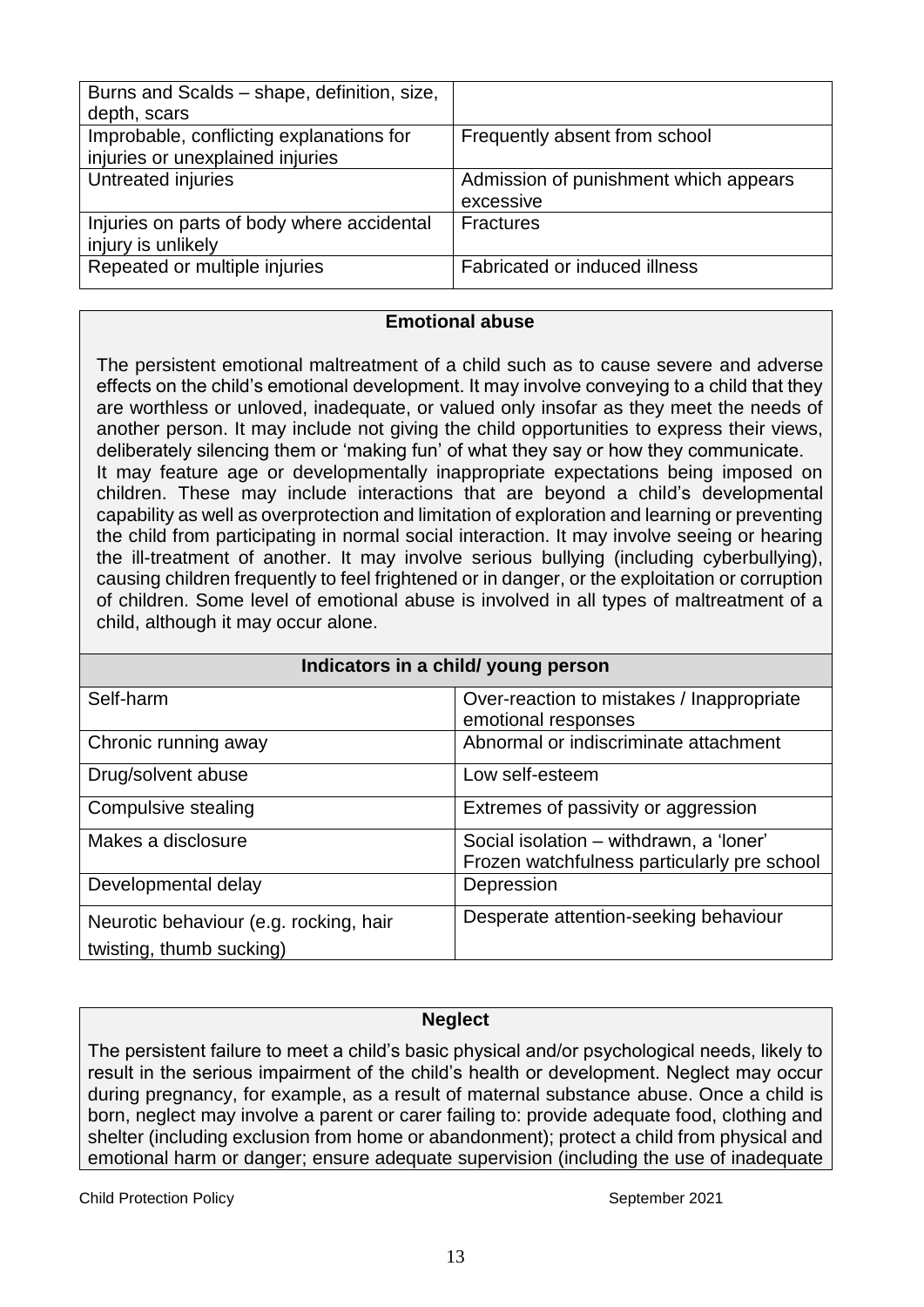care-givers); or ensure access to appropriate medical care or treatment. It may also include neglect of, or unresponsiveness to, a child's basic emotional needs.

| Indicators in a child/ young person                                                               |                                                     |  |
|---------------------------------------------------------------------------------------------------|-----------------------------------------------------|--|
| Failure to thrive - underweight, small<br>stature                                                 | Low self-esteem                                     |  |
| Dirty and unkempt condition                                                                       | Inadequate social skills and poor<br>socialisation  |  |
| Inadequately clothed                                                                              | Frequent lateness or non-attendance at<br>school    |  |
| Dry sparse hair                                                                                   | Abnormal voracious appetite at school or<br>nursery |  |
| Untreated medical problems                                                                        | Self-harming behaviour                              |  |
| Red/purple mottled skin, particularly on the<br>hands and feet, seen in the winter due to<br>cold | <b>Constant tiredness</b>                           |  |
| Swollen limbs with sores that are slow to<br>heal, usually associated with cold injury            | Disturbed peer relationships                        |  |

#### **Sexual abuse**

Involves forcing or enticing a child or young person to take part in sexual activities, not necessarily involving violence, whether or not the child is aware of what is happening. The activities may involve physical contact, including assault by penetration (for example rape or oral sex) or non-penetrative acts such as masturbation, kissing, rubbing, and touching outside of clothing. They may also include non-contact activities, such as involving children in looking at, or in the production of, sexual images, watching sexual activities, encouraging children to behave in sexually inappropriate ways, or grooming a child in preparation for abuse. Sexual abuse can take place online, and technology can be used to facilitate offline abuse. Sexual abuse is not solely perpetrated by adult males. Women can also commit acts of sexual abuse, as can other children. The sexual abuse of children by other children is a specific safeguarding issue (also known as peer on peer abuse) in education and all staff should be aware of it and of their school or colleges policy and procedures for dealing with it.

| Indicators in a child/ young person            |                                             |  |
|------------------------------------------------|---------------------------------------------|--|
| Self-harm - eating disorders, self-mutilation  | Poor self-image, self-harm, self-hatred     |  |
| and suicide attempts                           |                                             |  |
| Running away from home                         | Inappropriate sexualised conduct            |  |
| Reluctant to undress for PE                    | Withdrawal, isolation or excessive worrying |  |
| Pregnancy                                      | Sexual knowledge or behaviour               |  |
|                                                | inappropriate to age/stage of development,  |  |
|                                                | or that is unusually explicit               |  |
| Inexplicable changes in behaviour, such as     | Poor attention / concentration (world of    |  |
| becoming aggressive or withdrawn               | their own)                                  |  |
| Pain, bleeding, bruising or itching in genital | Sudden changes in schoolwork habits,        |  |
| and /or anal area                              | become truant                               |  |
| Sexually exploited or indiscriminate choice    |                                             |  |
| of sexual partners                             |                                             |  |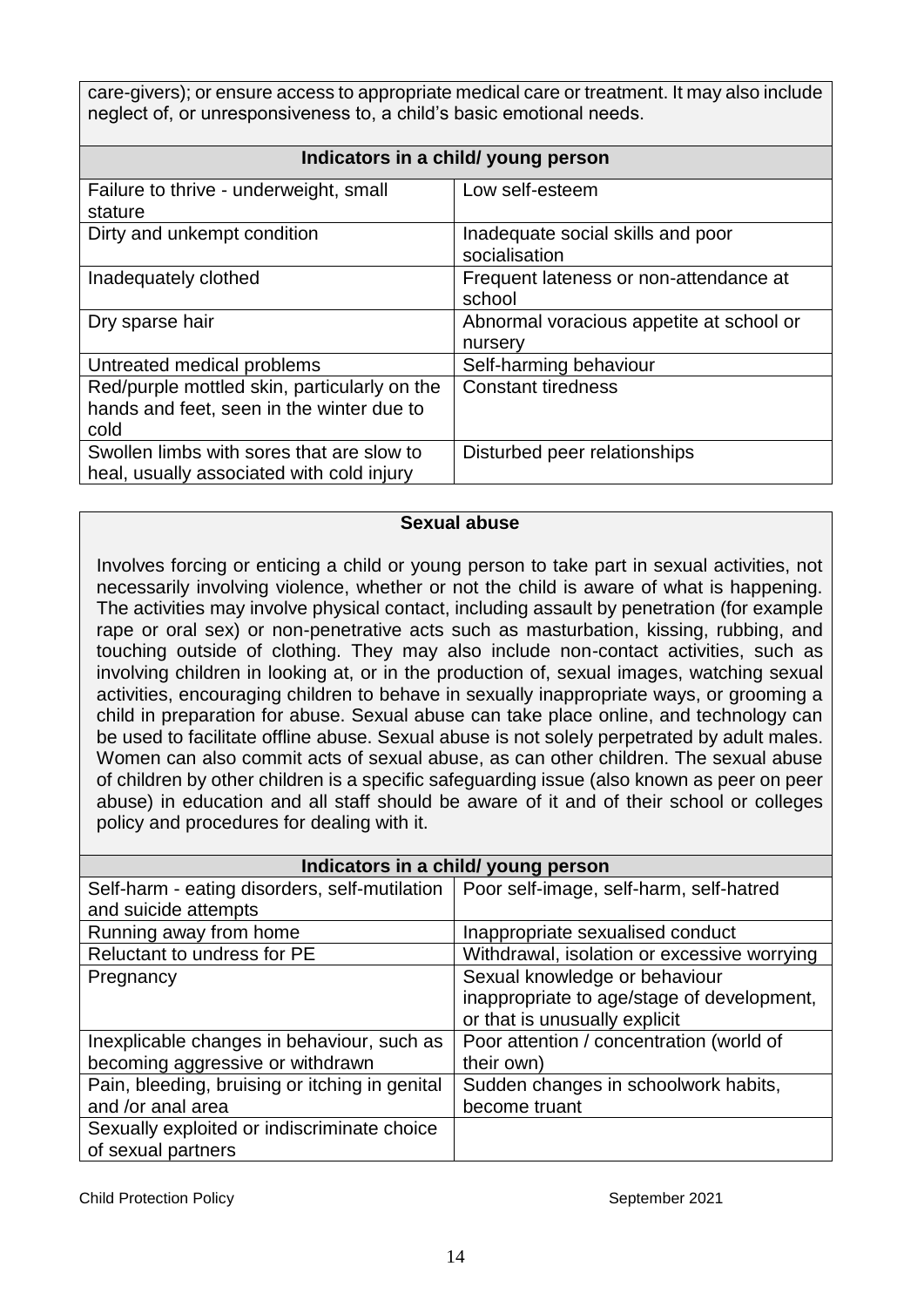If staff have any concerns about a child's welfare, they should act on them immediately. If staff have a concern, they should follow this policy and speak to the DSL/DDSL. The DSL/DDSL are most likely to have a complete safeguarding picture and be the most appropriate person to advise on the response to a safeguarding concern.

# **Any staff member should be able to make a Child Protection Contact Referral to Children's Services if necessary.**

All staff should be aware of the process for making Child Protection Contact Referrals to Children's Services for statutory assessments under the Children Act 1989, especially section 17 (children in need) and section 47 (a child suffering, or likely to suffer, significant harm - from abuse or neglect) that may follow a Contact Referral, along with the role they might be expected to play in such assessments.

Staff should not assume a colleague or another professional will take action and share information that might be critical in keeping children safe. They should be mindful that early information sharing is vital for effective identification, assessment and allocation of appropriate service provision.

# **Options will then include:**

- Managing any support for the child internally via the school or college's own pastoral support processes.
- Completing a Families First Assessment or making a request for early help support.
- A Child Protection Contact Referral for statutory services, for example as the child might be in need of services, or suffering / likely to suffer significant harm from abuse or neglect.

### **Extra Familial Harm (formerly contextual Safeguarding)**

Safeguarding incidents and/or behaviours can be associated with factors outside the school or college and/or can occur between children outside the school or college. All staff, but especially the DSLs and their Deputies should be considering the context within which such incidents and/or behaviours occur. This is known as contextual safeguarding, which simply means assessments of children should consider whether wider environmental factors are present in a child's life that are a threat to their safety and/or welfare.

### **A child centred and coordinated approach to safeguarding**

Safeguarding and promoting the welfare of children is **everyone's responsibility.** In order to fulfil this responsibility effectively, each professional should make sure their approach is **child centred**. This means that they should consider, at all times, what is in the best interests of the child.

Schools and colleges and their staff form part of the wider safeguarding system for children. This system is based on the principle of providing help for families to stay together where it is safe for the children to do so, and looking at alternatives where it is not, whilst acting in the **best interests** of the child at all times.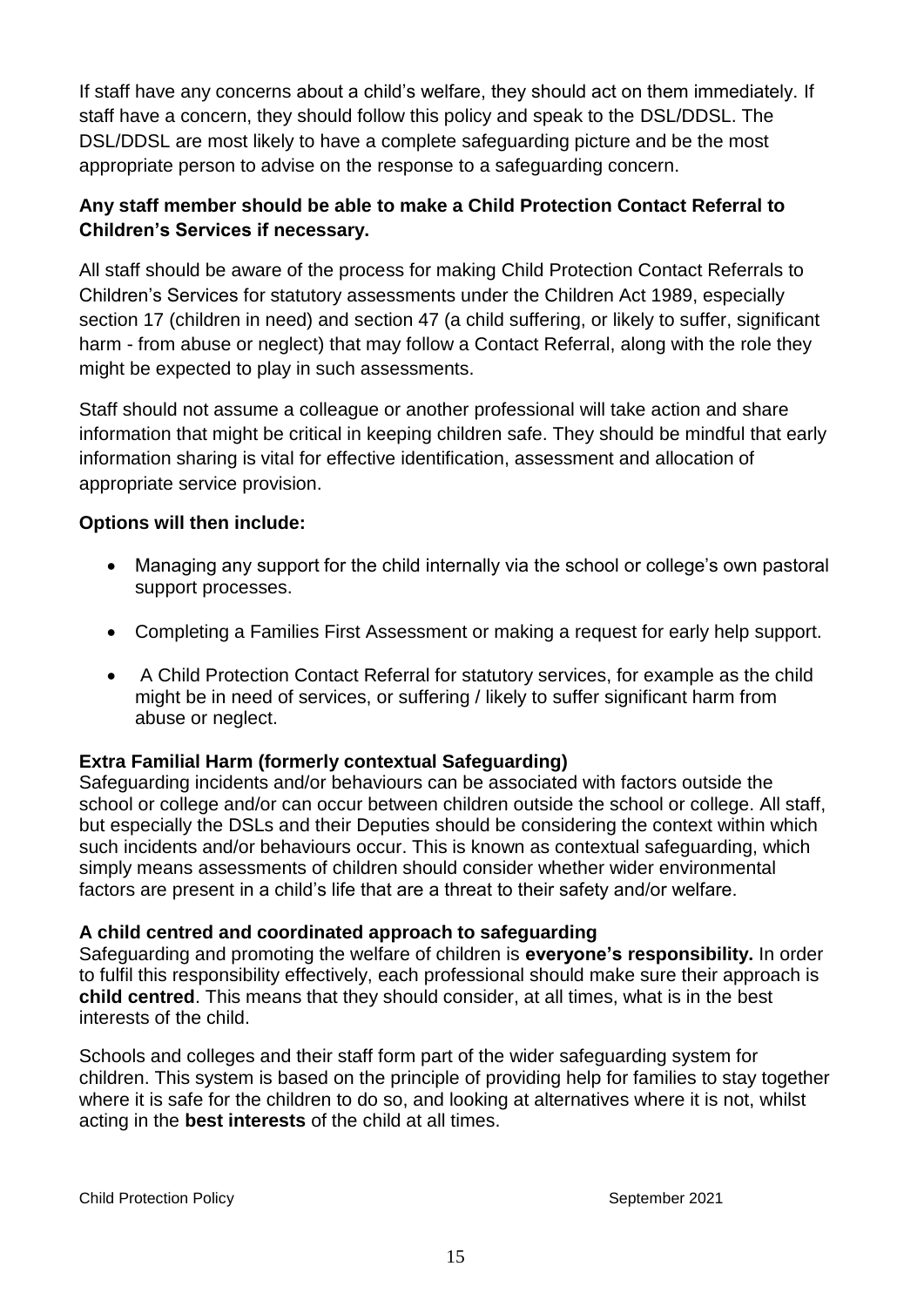### **Children who may require early help (known as Families First in Hertfordshire)**

Families First is Hertfordshire's strategy for early help for families. A directory of early help services is available at [www.hertfordshire.gov.uk/familiesfirst](http://www.hertfordshire.gov.uk/familiesfirst) which will help practitioners and families find information and support to prevent escalation of needs and crisis.

All staff should be aware of the **early help process**, and understand their role in identifying emerging problems, sharing information with other professionals to support early identification and assessment of a child's needs. It is important for children to receive the right help at the right time to address risks and prevent issues escalating. This also includes staff monitoring the situation and feeding back to the DSL any ongoing/escalation of concerns so that consideration can be given to a Child Protection Contact Referral to Children's Services if the child's situation doesn't appear to be improving.

If early help is appropriate, the DSL or a Deputy will generally lead on liaising with other agencies and setting up a Families First Assessment as appropriate.

### **Any child may benefit from early help, but all school and college staff should be particularly alert to the potential need for early help for a child who:**

- has special educational needs (whether or not they have a statutory Education, Health and Care Plan);
- has a mental health need:
- is a young carer;
- is showing signs of being drawn in to anti-social or criminal behaviour, including gang involvement and association with organised crime groups or county lines;
- is frequently missing/goes missing from care or from home;
- is at risk of modern slavery, trafficking, sexual or criminal exploitation;
- is at risk of being radicalised or exploited;
- has a family member in prison, or is affected by parental offending;
- is in a family circumstance presenting challenges for the child, such as drug and alcohol misuse, adult mental health issues and domestic abuse;
- is misusing drugs or alcohol themselves;
- has returned home to their family from care;
- is at risk of 'honour'-based abuse such as Female Genital Mutilation or Forced Marriage;
- is a privately fostered child; and
- is persistently absent from education, including persistent absences for part of the school day.

School and college staff members should be aware of the main categories of maltreatment: **physical abuse, emotional abuse, sexual abuse and neglect** as well as being aware of the indicators of maltreatment and **specific safeguarding issues** so that they are able to identify cases of children who may be in need of help or protection.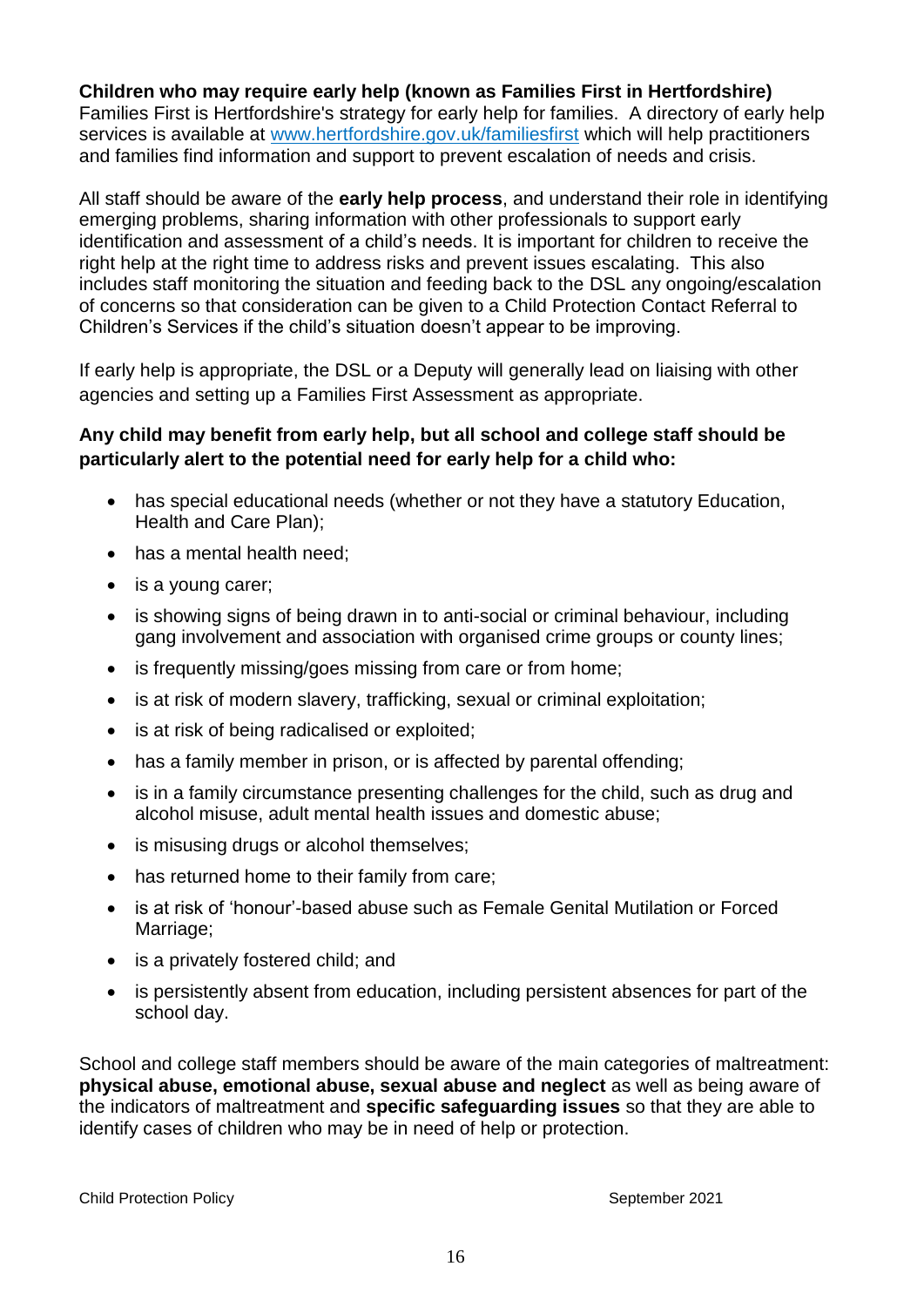### **Children with special educational needs and disabilities:**

Additional barriers can exist when recognising abuse and neglect in this group of children. This can include:

- Assumptions that indicators of possible abuse such as behaviour, mood and injury relate to the child's impairment without further exploration.
- Assumptions that children with SEN and disabilities can be disproportionally impacted by things like bullying- without outwardly showing any signs.
- Communication barriers and difficulties.
- Reluctance to challenge carers, (professionals may over empathise with carers because of the perceived stress of caring for a disabled child).
- $\div$  Disabled children often rely on a wide network of carers to meet their basic needs and therefore the potential risk of exposure to abusive behaviour can be increased.
- A disabled child's understanding of abuse.
- Lack of choice/ participation.
- ❖ Isolation.

### **Peer on peer abuse (child on child)**

**All** staff should be aware that safeguarding issues can manifest themselves via peer on peer abuse. This is most likely to include, but may not be limited to:

• Bullying (including cyberbullying).

• Physical abuse such as hitting, kicking, shaking, biting, hair pulling, or otherwise causing physical harm.

• Sexual violence, such as rape, assault by penetration and sexual assault.

• Sexual harassment, such as sexual comments, remarks, jokes and online sexual harassment, which may be stand-alone or part of a broader pattern of abuse.

• Up-skirting, which typically involves taking a picture under a person's clothing without them knowing, with the intention of viewing their genitals or buttocks to obtain sexual gratification, or cause the victim humiliation, distress or alarm.

• Sexting (also known as sharing nudes or semi-nudes).

• Initiation/hazing type violence and rituals.

All staff should be aware that abuse is abuse and peer on peer abuse will never be tolerated or passed off as "banter", "just having a laugh" or "part of growing up". Furthermore, they should *recognise the gendered nature of peer on peer abuse (i.e. that it is more likely that girls will be victims and boys' perpetrators), but that all peer on peer abuse is unacceptable and will be taken seriously.*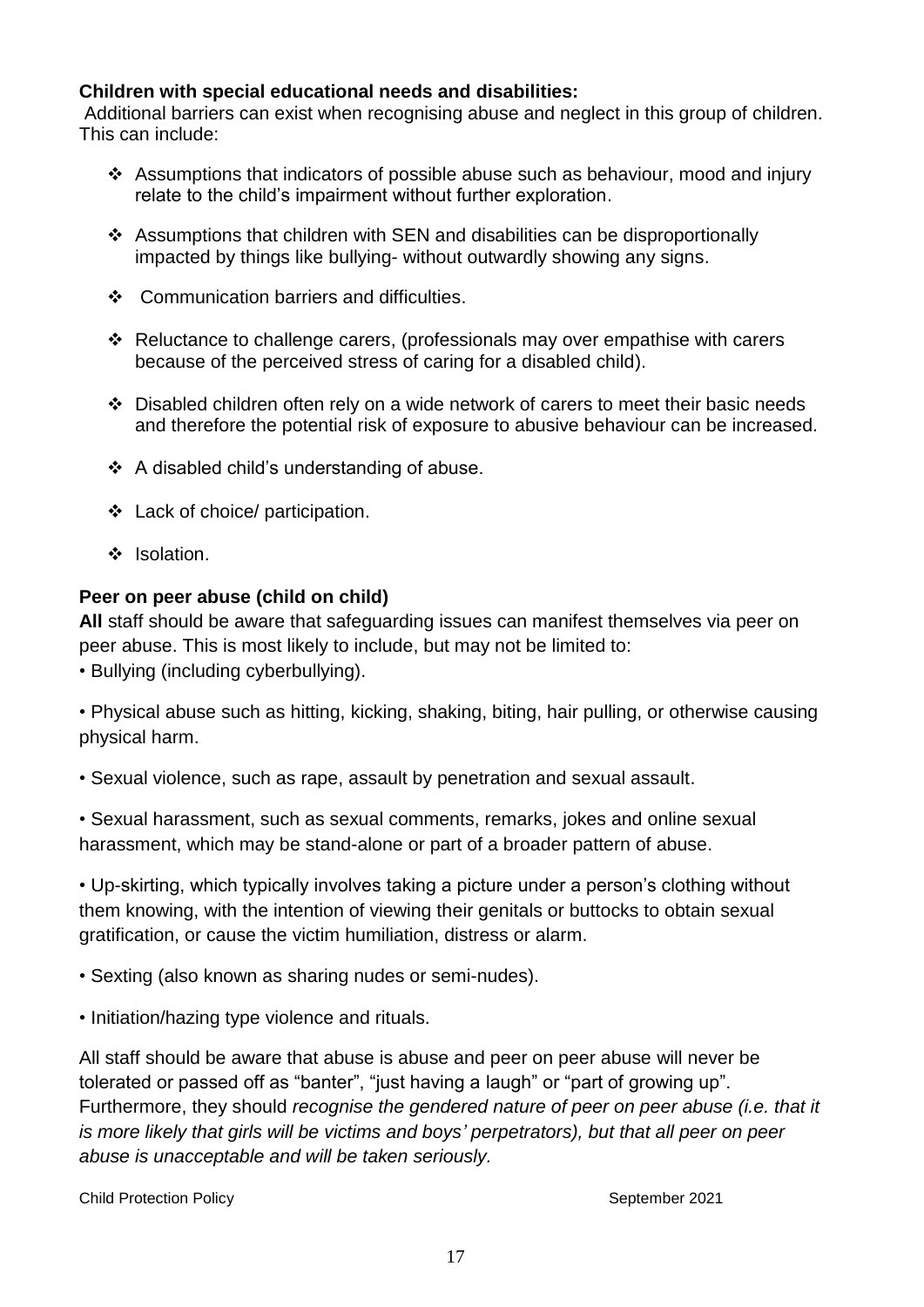In order to minimise the risk of peer on peer abuse the school:

- Provides a developmentally appropriate PSHE and RSE curriculum which develops pupils' understanding of acceptable behaviour and keeping themselves safe. (Examples should be listed here)
- Have systems in place for any student to raise concerns with staff, knowing that they will be listened to, believed and valued. (Examples should be listed here)
- Ensure victims, perpetrators and any other child affected by peer on peer abuse will be supported (state process/examples))
- Develops robust risk assessments where appropriate (e.g. Using the Risk Assessment Management Plan and Safety and Support Plan tools).
- Have relevant policies in place (e.g. behaviour policy).

Where there is an allegation or concern that a child has abused others, Section 4.4 of the Hertfordshire Safeguarding Children Partnership Procedures Manual, 'Children Who Abuse Others':

**[http://hertsscb.proceduresonline.com/chapters/p\\_chil\\_abuse.html](http://hertsscb.proceduresonline.com/chapters/p_chil_abuse.html)**

Staff should also refer to Part five of KCSiE (DfE 2021) – '**Child on child sexual violence and sexual harassment':**

**<https://www.gov.uk/government/publications/keeping-children-safe-in-education--2>**

# **Serious violence**

All staff should be aware of indicators, which may signal that children are at risk from, or are involved with serious violent crime.

- Increased absence from school
- Change in friendships or relationships with older individuals or groups
- Significant decline in performance
- Signs of self-harm or significant change in wellbeing
- Signs of assault or unexplained injuries
- Unexplained gifts/new possessions

Also refer to **Schools Toolkit** the characteristics of young peoples' vulnerability to CSE and CCE on the HGFL;**[https://thegrid.org.uk/safeguarding-and-child-protection/child](https://thegrid.org.uk/safeguarding-and-child-protection/child-protection/specific-safeguarding-issues/child-sexual-and-criminal-exploitation)[protection/specific-safeguarding-issues/child-sexual-and-criminal-exploitation](https://thegrid.org.uk/safeguarding-and-child-protection/child-protection/specific-safeguarding-issues/child-sexual-and-criminal-exploitation)**

# **Child Sexual Exploitation (CSE) and Child Criminal Exploitation (CCE)**

**Child Protection Policy September 2021** Both CSE and CCE are forms of abuse and both occur where an individual or group takes advantage of an imbalance in power to coerce, manipulate or deceive a child into sexual or criminal activity. Whilst age may be the most obvious, this power imbalance can also be due to a range of other factors including gender, sexual identity, cognitive ability, physical strength, status, and access to economic or other resources. In some cases, the abuse will be in exchange for something the victim needs or wants and/or will be to the financial benefit or other advantage (such as increased status) of the perpetrator or facilitator. The abuse can be perpetrated by individuals or groups, males or females, and children or adults. The abuse can be a one-off occurrence or a series of incidents over time and range from opportunistic to complex organised abuse. It can involve force and/or enticement-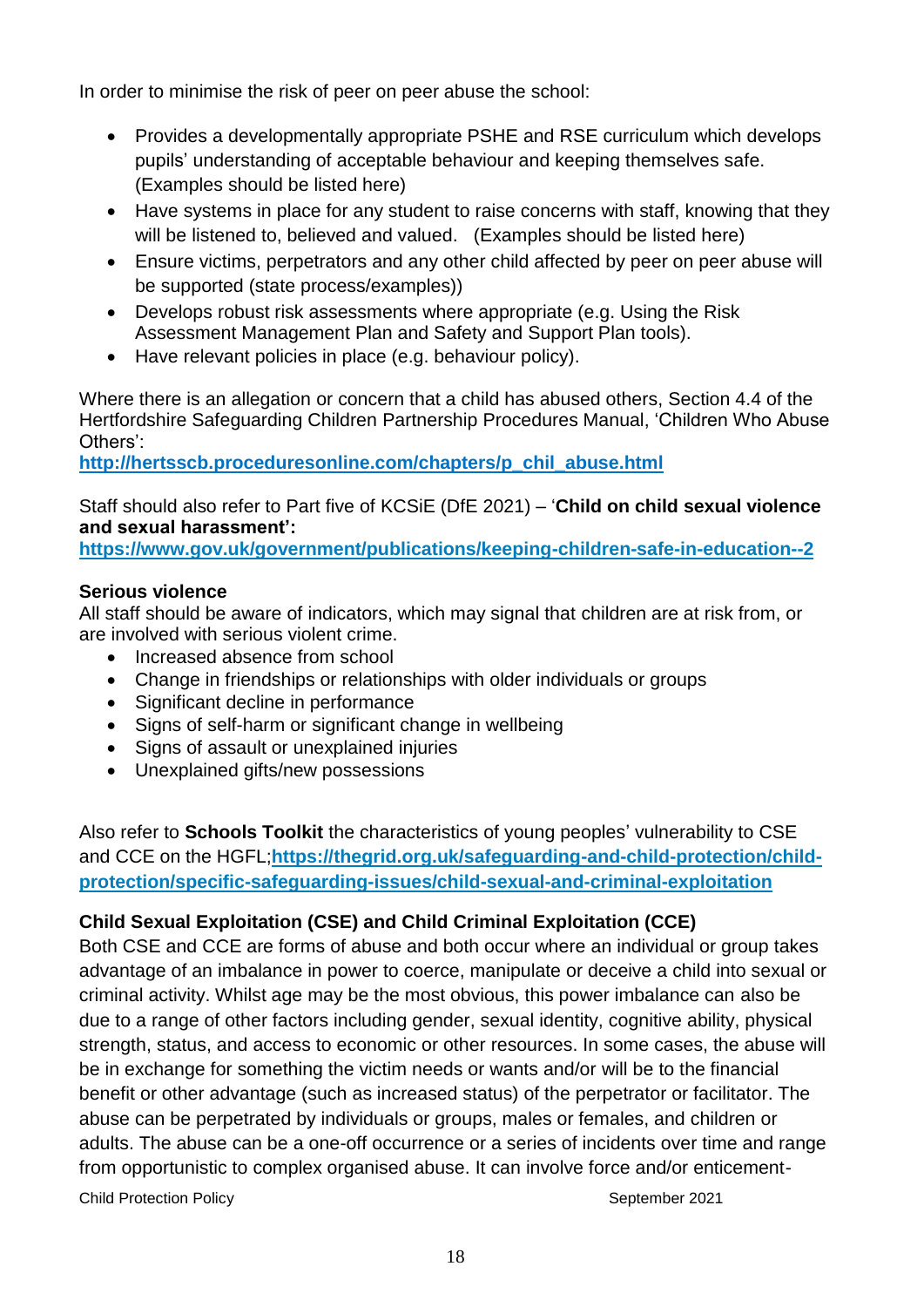based methods of compliance and may, or may not, be accompanied by violence or threats of violence. Victims can be exploited even when activity appears consensual and it should be noted exploitation as well as being physical can be facilitated and/or take place online. More information include definitions and indicators are included in Annex B KCSiE DfE 2021.

### **Mental Health**

All staff should be aware that mental health problems can, in some cases, be an indicator that a child has suffered or is at risk of suffering abuse, neglect or exploitation. Only appropriate trained professionals should attempt to make a diagnosis of a mental health problem. Staff however, are well placed to observe children day-to-day and identify those whose behaviour suggests that they may be experiencing a mental health problem or be at risk of developing one.

If staff have a mental health concern about a child that is also a safeguarding concern, immediate action should be taken by following the procedures in this policy and speaking to the schools DSL.

# **Prevent: Safeguarding Children and Young People from Radicalisation**

Children can be vulnerable to extreme ideologies and radicalisation. Similar to protecting children from other forms of harm and abuse, protecting children from radicalisation must be part of all school and college safeguarding approaches.

All schools and colleges are subject to the Prevent Duty under Section 26 of the Counter Terrorism and Security Act 2015 (the CTSA 2015), in the exercise of their functions to have "due regard to the need to prevent people from being drawn into terrorism." Pg 133 KCSiE (DfE 2021).

There are signs and vulnerability factors that may indicate a child is susceptible to radicalisation or is in the process of being radicalised. It is possible to protect vulnerable people from extremist thinking and intervene to safeguard those at risk of radicalisation. Staff must be alert to changes in children's behaviour, which could indicate that they may be in need of Prevent support. They must act proportionately to the concern using the Prevent 'notice, check, share' approach, which may lead to the DSL making a Prevent referral.

Local Hertfordshire County Council guidance on Prevent is featured at 6.25 of the Hertfordshire Safeguarding Children's Partnership CP procedures **[https://hertsscb.proceduresonline.com/chapters/p\\_prevent\\_guide.html](https://hertsscb.proceduresonline.com/chapters/p_prevent_guide.html)**

Which outlines the specific duties in Hertfordshire. This guidance also features advice on making a Prevent referral. (please note at the time of writing this policy 6.25 of the HSCP CP procedures is under review)

### **Domestic Abuse**

Domestic abuse is: any incident or pattern of incidents of controlling, coercive, threatening behaviour, violence or abuse between those aged 16 or over who are, or have been, intimate partners or family members regardless of gender or sexuality. The abuse can encompass but is not limited to psychological; physical; sexual; financial; and emotional.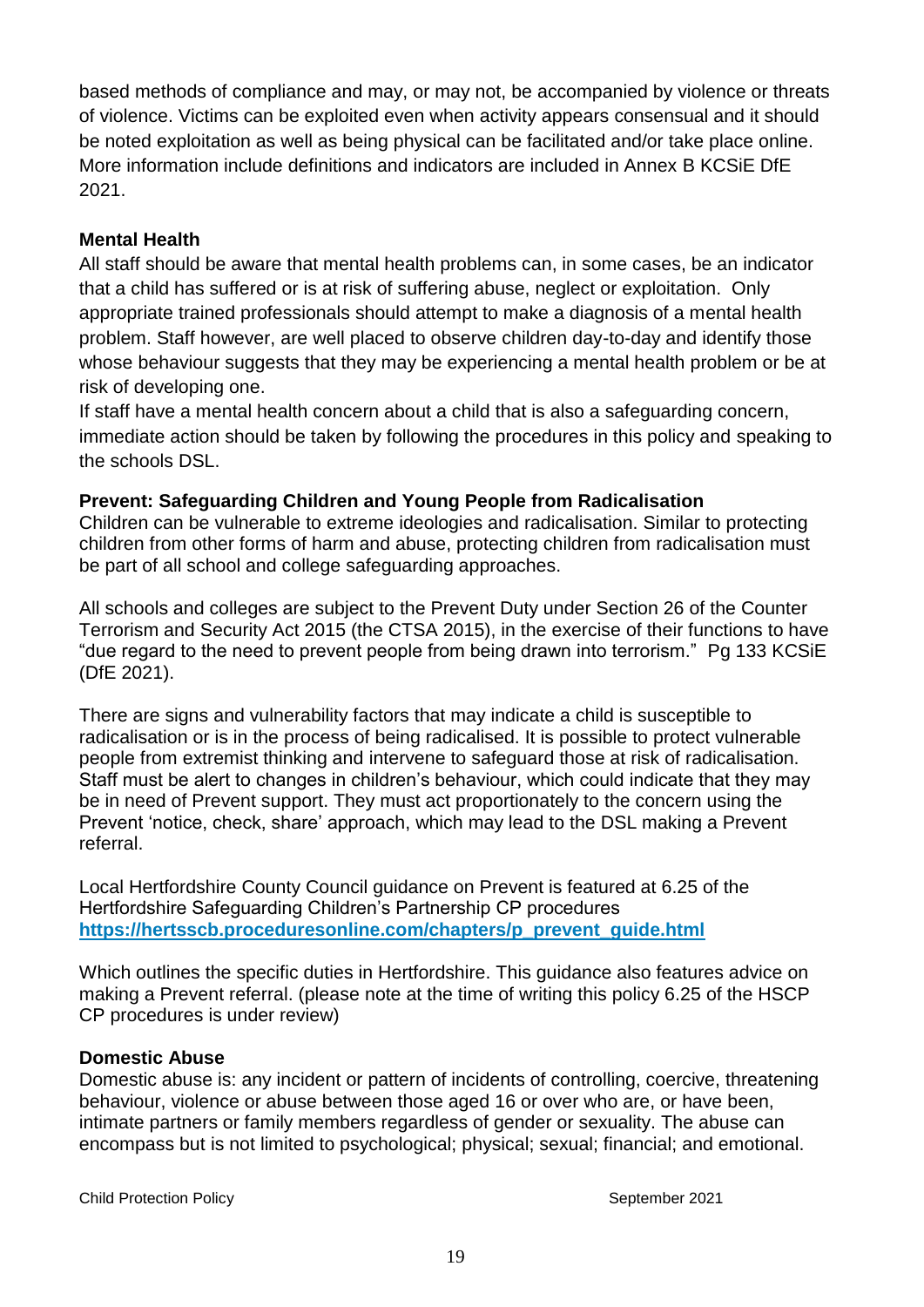All children can witness and be adversely affected by domestic abuse in the context of their home life where domestic abuse occurs between family members. See Appendix 4 for information regarding Operation Encompass.

# **6. DEALING WITH A DISCLOSURE**

If a child confides in a member of staff/volunteer and requests that the information is kept secret, it is important that the member of staff/volunteer tell the child in a manner appropriate to the child's age/stage of development that they cannot promise complete confidentiality – instead they must explain that they may need to pass information to other professionals to help keep the child or other children safe.

If a child discloses that he or she has been abused in some way, the member of staff/volunteer should:

- Listen to what is being said without displaying shock or disbelief
- Accept what is being said
- Allow the child to talk freely
- Reassure the child, but not make promises which might not be possible to keep
- Never promise a child that they will not tell anyone as this may ultimately not be in the best interests of the child.
- Reassure him or her that what has happened is not his or her fault
- Stress that it was the right thing to tell
- Listen, only asking questions when necessary to clarify what is being said.
- Not criticise the alleged perpetrator
- Explain what has to be done next and who has to be told
- Make a written record (see Record Keeping)
- Pass the information to the DSL without delay (if a DSL or Deputy is not available, staff must inform a senior member of staff or complete a child protection contact referral if this disclosure indicates that the child may be at risk of immediate harm and/or have been suffered significant harm to ensure reporting to Police and/or Children's Services where necessary is not delayed)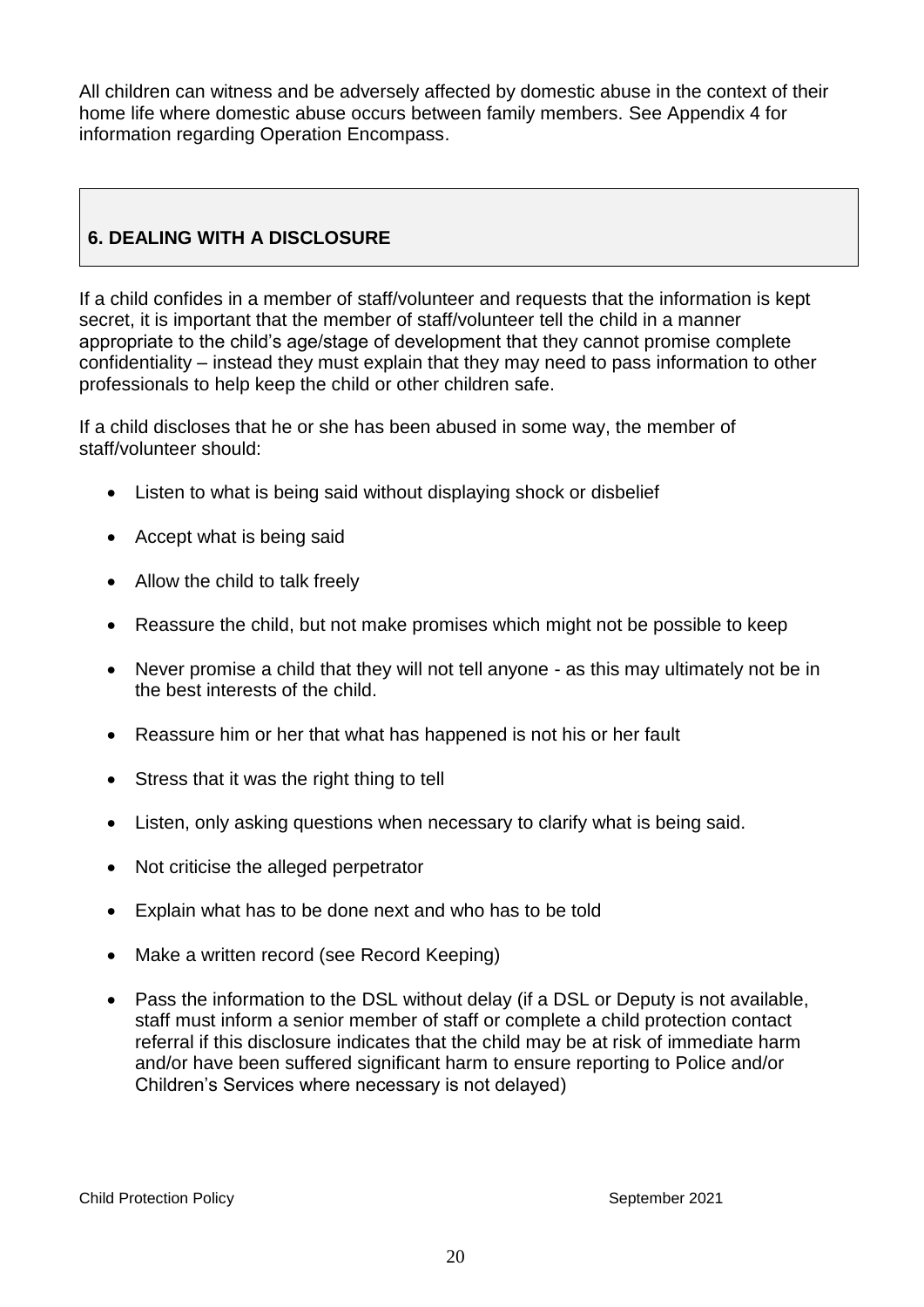### **Third Party Disclosures**

It's everyone's responsibility to report concerns related to children and make referrals to Children Services and the Police if suspected that a child has been abused or is at risk of abuse.

Therefore, when safeguarding concerns are shared to the DSL in a school by a parent or member of the public, it is important to note that there is equal responsibility by the complainant to report the matter also directly rather than assume the responsibility is that of the school. If unsure of how to do this speak to the DSL / head teacher and they will advise accordingly.

### **Support**

Dealing with a disclosure from a child, and safeguarding issues can be stressful. The member of staff/volunteer should, therefore, consider seeking support for him/herself and discuss this with the DSL.

**If a school /college staff member receives a disclosure about potential harm caused by another staff member, they should see section 11 of this policy–** *Allegations involving school staff/volunteers.* 

# **7. RECORD KEEPING**

All practitioners should be confident of the processing conditions under the Data Protection Act 2018 and the GDPR which allow them to store and share information for safeguarding purposes, including information, which is sensitive and personal, and should be treated as 'special category personal data'.

All concerns, discussions and decisions made and the reasons for those decisions should be recorded in writing. If in doubt about recording requirements staff should discuss with the DSL.

- Record as soon as possible after the conversation. Use the schools Child Protection Recording system which may be electronic or using a record of concern sheet. (proforma available on the Hertfordshire Grid for Learning (HGFL).
- Ensure the date, time, place is recorded, and any noticeable non-verbal behaviour and the words used by the child.
- Use the body map on the schools recording system or the proforma body map available on HGFL, to indicate the position of any injuries and a clear description of the injury.
- Record statements and observations rather than interpretations or assumptions.
- Do not destroy the original records in case they are needed by a court.
- All records need to be given to the DSL promptly. No copies should be retained by the member of staff or volunteer.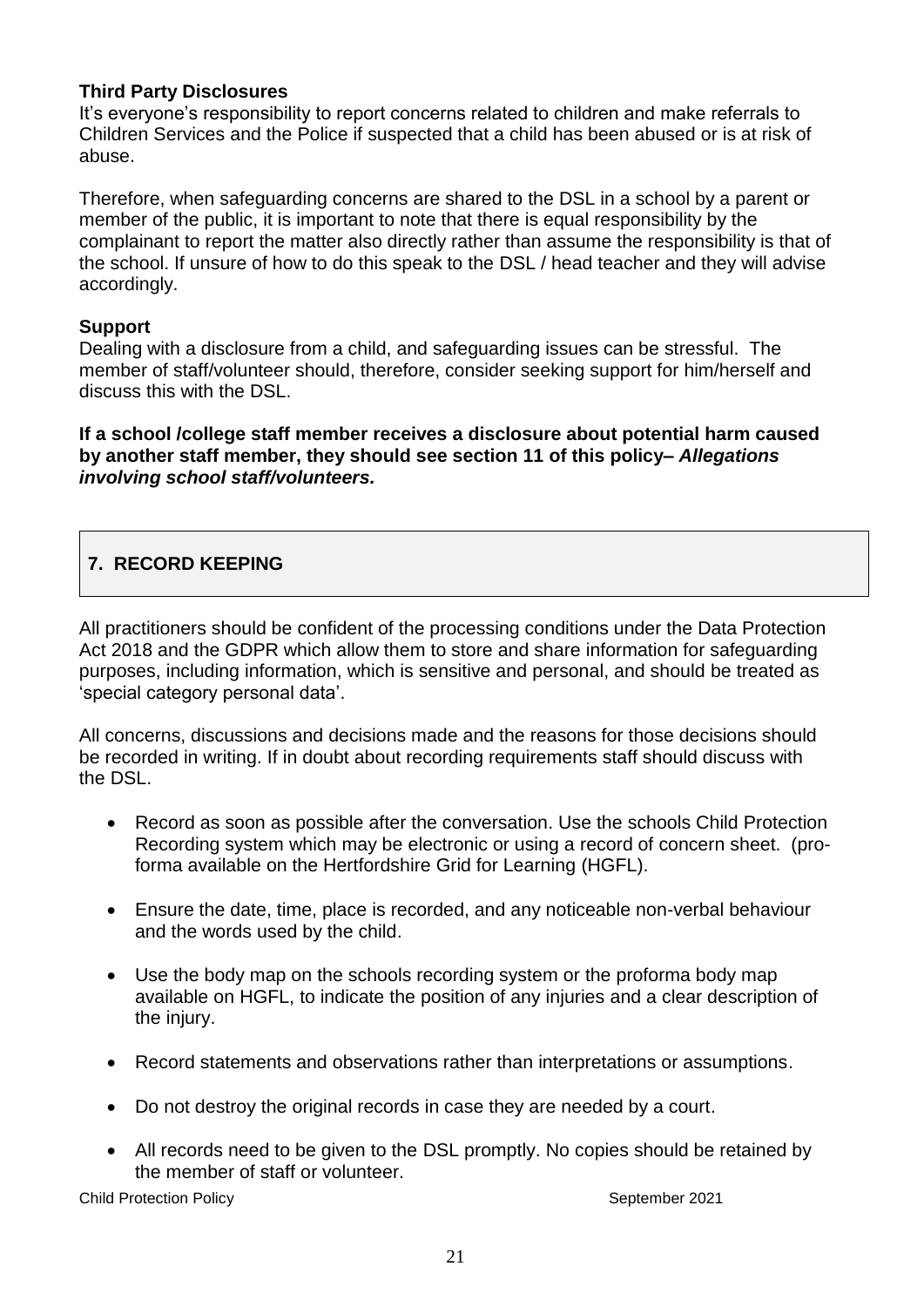The DSL will ensure that all safeguarding records are managed in accordance with the Education (Pupil Information) (England) Regulations 2005.

Safeguarding records, The Herts Grid **[https://thegrid.org.uk/safeguarding-and-child-protection/child](https://thegrid.org.uk/safeguarding-and-child-protection/child-protection/safeguarding-records)[protection/safeguarding-records](https://thegrid.org.uk/safeguarding-and-child-protection/child-protection/safeguarding-records)**

# **8. CONFIDENTIALITY**

Safeguarding children raises issues of confidentiality that must be clearly understood by all staff/volunteers in schools.

- All staff in schools, both teaching and non-teaching staff, have a responsibility to share relevant information about the protection of children with other professionals, particularly the investigative agencies.
- Staff/volunteers who receive information about children and their families in the course of their work should share that information only within appropriate professional contexts.

# **9. SCHOOL PROCEDURES**

### **Please see Appendix 3: KCSiE (DfE 2021) pg.23**

If any member of staff is concerned about a child, he or she must inform the DSL. The DSL will decide whether the concerns should be raised to Children's Services and if deemed to have met the threshold a Child Protection Contact Referral will be completed. If a Child Protection Contact Referral to Children's Services is made the DSL will discuss the referral with the parents, unless to do so would place the child at further risk of harm.

While it is the DSL's role to make Child Protection Contact Referrals, any staff member can make a Child Protection Contact Referral to Children's Services if a child is in immediate danger or is at risk of harm (e.g. concern that a family might have plans to carry out FGM, Forced Marriage etc). In these circumstances a Child Protection Contact Referral should be made to Children's Services and/or the Police immediately. Where Child Protection Contact Referrals are made by another member of staff, the DSL should be informed as soon as possible.

If a **teacher** (persons employed or engaged to carry out teaching work at schools and other institutions in England) , in the course of their work in the profession, discovers that an act of Female Genital Mutilation (FGM) appears to have been carried out on a girl under the age of 18 the **teacher** must report this to the police via 101. **This is a mandatory reporting duty.** KCSiE (DfE 2021) pg. 131-132: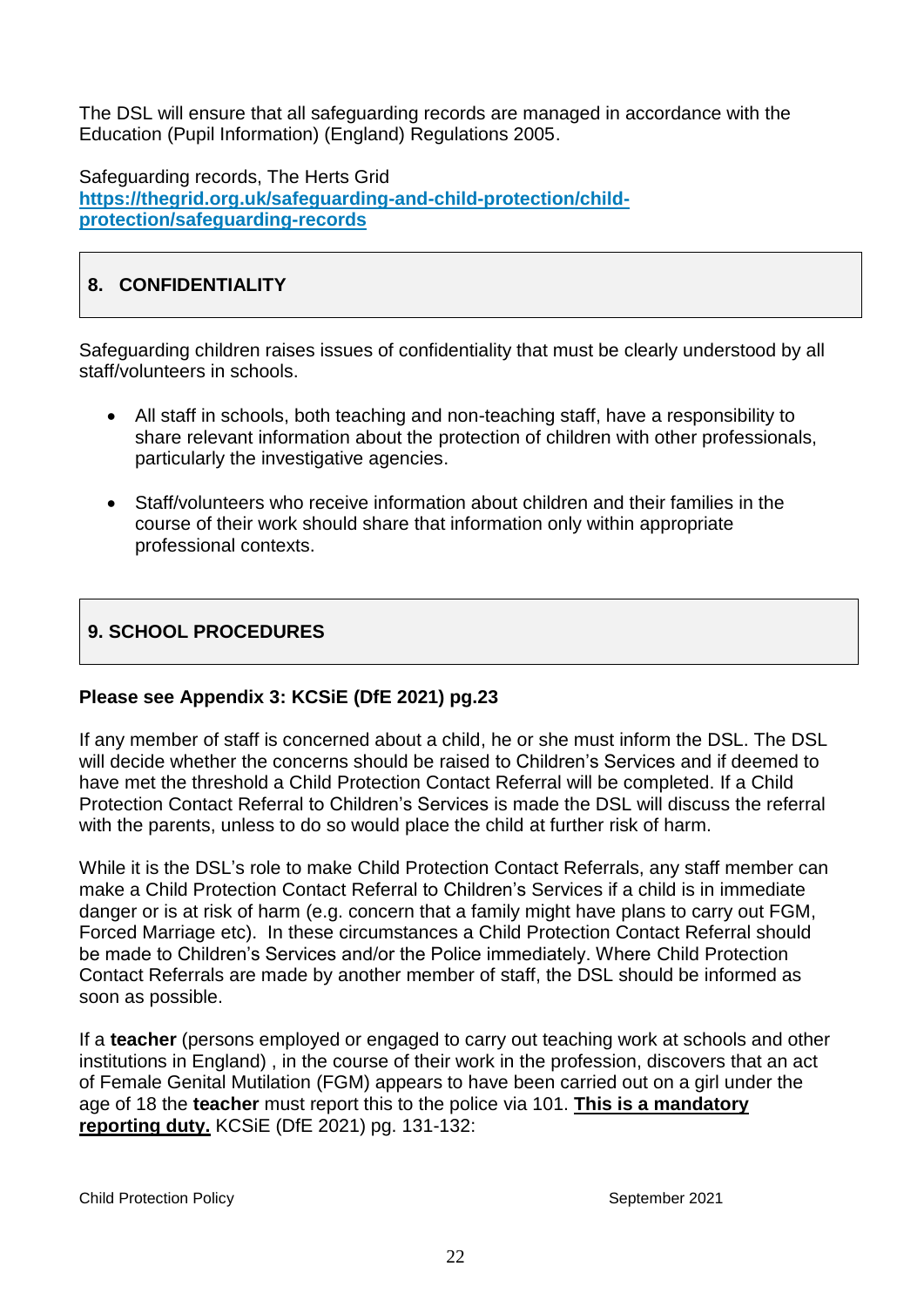If the allegations raised are against other children, the school should follow section 4.4 of the Hertfordshire Safeguarding Children Partnership Procedures Manual – Children Who Abuse Others. Please see the school's anti-bullying policy for more details on procedures to minimise the risk of peer on peer abuse.

The member of staff must record information regarding the concerns on the same day. The recording must be a clear, precise and a factual account of any verbal disclosures and observations (record of concern pro-forma is available on the Hertfordshire Grid for Learning).

Particular attention should be paid to the attendance and development of any child about whom the school has concerns, or who has been identified as being the subject of a Child Protection Plan and a written record will be kept.

If a pupil who is/or has been the subject of a child protection plan changes school, the DSL will inform the social worker responsible for the case and transfer the appropriate records to the DSL at the receiving school, in a secure manner, and separate from the child's academic file.

The DSL is responsible for making the senior leadership team aware of trends in behaviour that may affect pupil welfare. If necessary, training will be arranged.

# **10. COMMUNICATION WITH PARENTS**

Harvey Road School will ensure the Child Protection Policy is available publicly either via the school or college website or by other means.

Parents should be informed prior to a Child Protection Contact Referral, unless it is considered to do so might place the child at increased risk of significant harm by:

- The behavioural response it prompts e.g. a child being subjected to abuse, maltreatment or threats / forced to remain silent if alleged abuser informed.
- Leading to an unreasonable delay.
- Leading to the risk of loss of evidential material.

(The school may also consider not informing parent(s) where this would place a member of staff at risk).

The school will endeavour to ensure that parents understand the responsibilities placed on the school staff for safeguarding children.

Where reasonably possible schools and colleges should hold more than one emergency contact number for each pupil and student. KCSiE (DfE 2021) pg. 26.

Further guidance around information sharing can be located within; **Information sharing Advice for practitioners providing safeguarding services to children, young people, parents and carers** *(*DfE, 2018);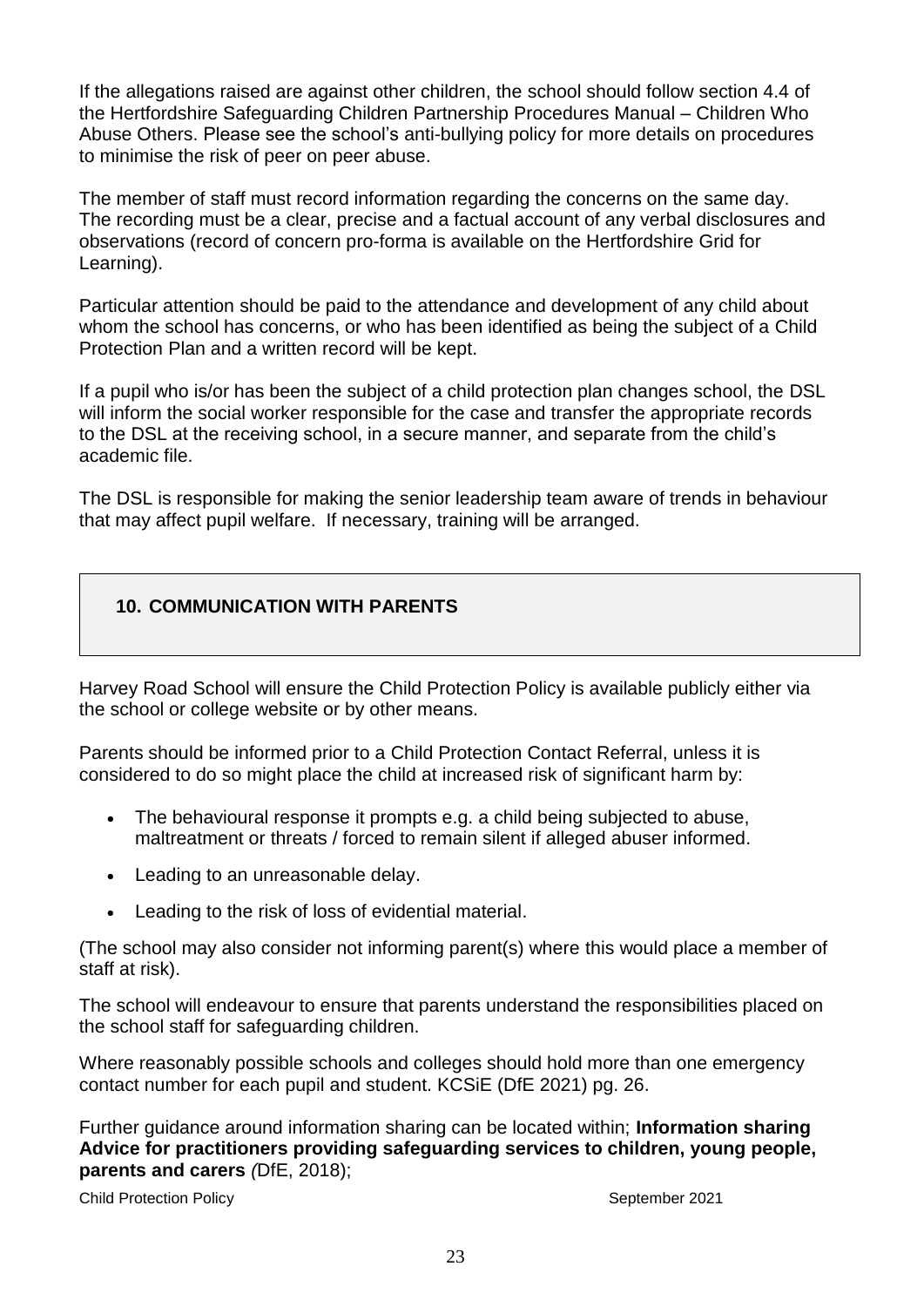**[https://www.gov.uk/government/publications/safeguarding-practitioners](https://www.gov.uk/government/publications/safeguarding-practitioners-information-sharing-advice)[information-sharing-advice](https://www.gov.uk/government/publications/safeguarding-practitioners-information-sharing-advice)**

### **11. ALLEGATIONS OF ABUSE MADE AGAINST ADULTS WHO WORK WITH CHILDREN AND YOUNG PEOPLE**

### **An allegation is any information which indicates that a member of staff/volunteer may have:**

- Behaved in a way that has harmed a child or may have harmed a child.
- Possibly committed a criminal offence against or related to a child.
- Behaved towards a child or children in a way which indicates he or she would pose a risk of harm to children or
- Behaved or may have behaved in a way that indicated they may not be suitable to work with children.

This relates to members of staff, supply staff and volunteers who are currently working in any school or college regardless of whether the school or college is where the alleged abuse took place. Allegations against a teacher who is no longer teaching should be referred to the police. Historical allegations of abuse should also be referred to the police.

### **What staff should do if they have concerns about another member of staff who may pose a risk of harm to children allegations against a professional:**

- If staff have safeguarding concerns, or an allegation is made about another member of staff (including supply staff and volunteers) posing a risk of harm to children, this is to be referred to the headteacher, principal, proprietor of an independent school.
- Where the headteacher or principal is the subject of an allegation, the chair of governors, or the chair of the management committee or proprietor of an independent school (the case manager), should discuss the allegation immediately with the Local Authority Designated Officer(s) LADO.

Staff may consider discussing any concerns with the designated senior lead (DSL) for safeguarding and if appropriate make any referral via them.

The Chair of Governors in this school is:

| NAME:          | <b>CONTACT NUMBER:</b> |  |
|----------------|------------------------|--|
| Joanna Kennedy | 07747 804733           |  |
|                |                        |  |

In the absence of the Chair of Governors, the Vice Chair should be contacted. The Vice Chair in this school is: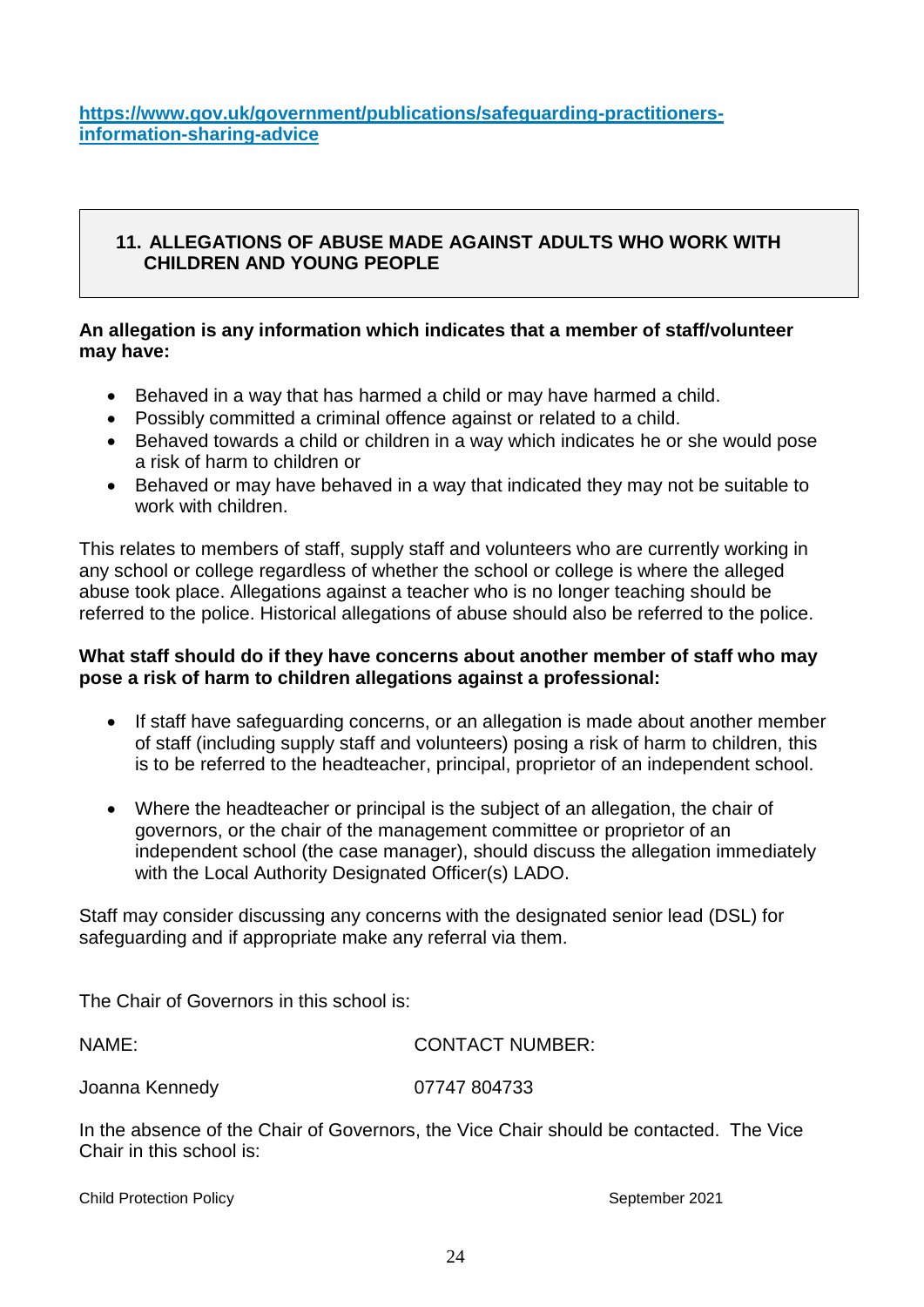### NAME: CONTACT NUMBER: Douglas Hull 07806475039

The person to whom an allegation is first reported should take the matter seriously and keep an open mind. S/he should not investigate or ask leading questions if seeking clarification; it is important not to make assumptions. Confidentiality should not be promised and the person should be advised that the concern will be shared on a 'need to know' basis only.

Actions to be taken include making an immediate written record of the allegation using the informant's words – including time, date and place where the alleged incident took place, brief details of what happened, what was said and who was present. This record should be signed, dated and immediately passed on to the Head Teacher.

The recipient of an allegation must **not** unilaterally determine its validity, and failure to report it in accordance with procedures is a potential disciplinary matter.

The Head Teacher/Chair of Governors will not investigate the allegation itself, or take written or detailed statements, but will assess whether it is necessary to refer the concern to the Local Authority Designated Officer (LADO Threshold Guidance may be used to inform this decision – found at

**[https://hertsscb.proceduresonline.com/chapters/p\\_manage\\_alleg.html](https://hertsscb.proceduresonline.com/chapters/p_manage_alleg.html)**

### **Children's Services – 0300 123 4043 SOOHS (Out of Hours Service-Children's Services) – 0300 123 4043**

If the allegation meets any of the four criteria set out at the start of this section, contact should always be made with the Local Authority Designated Officer without delay.

If it is decided that the allegation requires a child protection strategy meeting or joint evaluation meeting, this will take place in accordance with section 4.1 of the Hertfordshire Safeguarding Children Partnership Procedures Manual.

If it is decided it does not require a child protection strategy meeting or joint evaluation meeting, the LADO will provide the employer with advice and support on how the allegations should be managed.

The Head Teacher should, as soon as possible, **following briefing** from the Local Authority Designated Officer inform the subject of the allegation.

#### **For further information se**

Hertfordshire Safeguarding Children Partnership Procedures Manual Section 5.1.5 [Managing Allegations Against Adults who work with Children and Young People](http://www.proceduresonline.com/herts_scb/chapters/p_manage_alleg.html) 

Where a staff member feels unable to raise an issue with their employer/through the whistleblowing procedure or feels that their genuine concerns are not being addressed, other whistleblowing channels may be open to them:

- Children's Services 0300 123 4043
- NSPCC whistleblowing helpline is available for staff who do not feel able to raise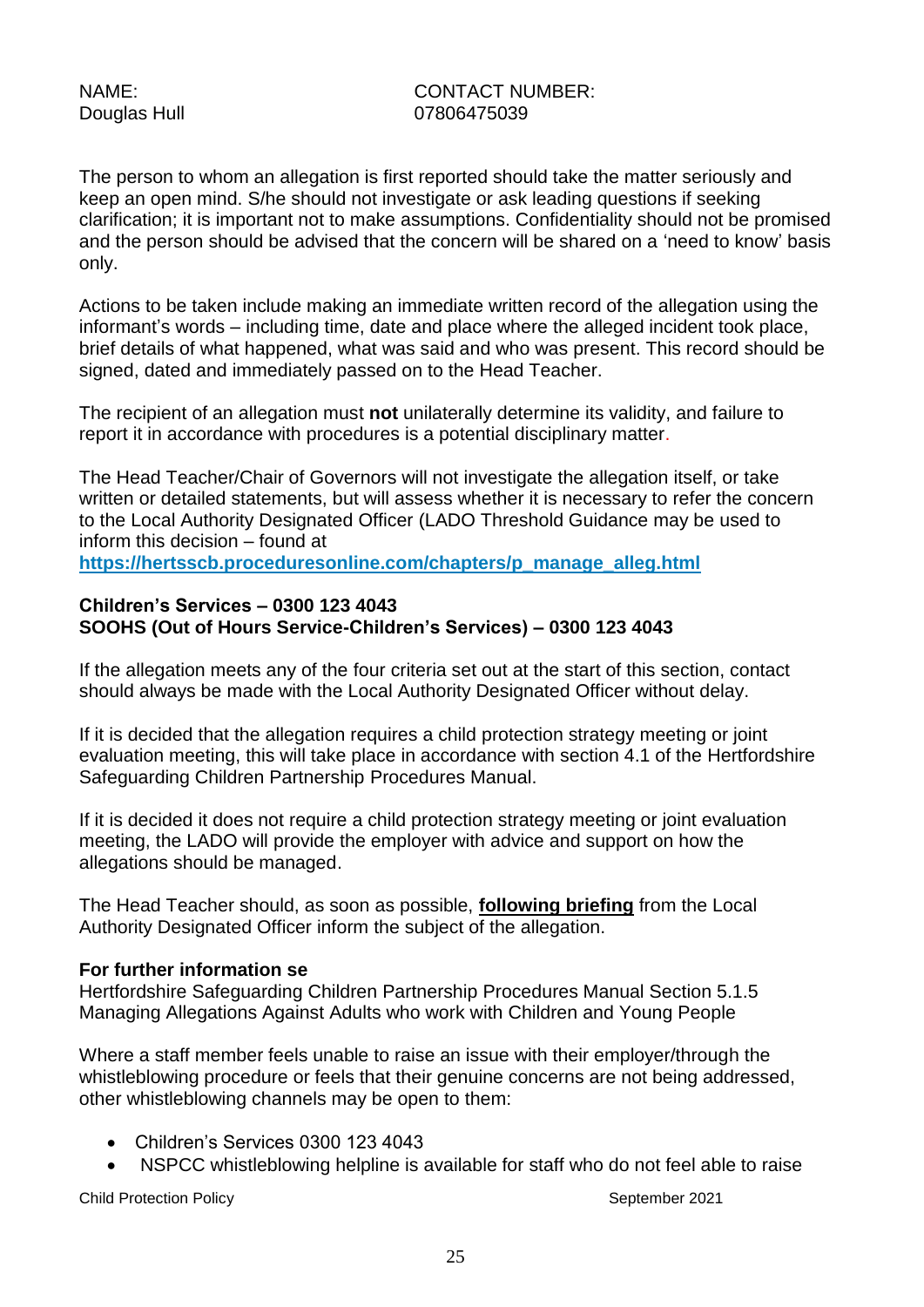concerns regarding child protection failures internally. Staff can call: 0800 028 0285 – line is available from 8:00 AM to 8:00 PM, Monday to Friday and Email: **[help@nspcc.org.uk](mailto:help@nspcc.org.uk)**

### **What school or college staff should do if they have concerns about safeguarding practices within the school or college?**

- All staff and volunteers should feel able to raise concerns about poor or unsafe practice and potential failures in the school or education setting's safeguarding arrangements.
- Appropriate whistleblowing procedures, which are suitably reflected in staff training and staff behaviour policies, should be in place for such concerns to be raised with the school or college's senior leadership team.

### **Safer working practice**

To reduce the risk of allegations, all staff should be aware of safer working practice and should be familiar with the guidance contained in the staff handbook/school code of conduct/staff behaviour policy and Safer Recruitment Consortium document *Guidance for safer working practice for those working with children and young people in education settings (May 2019) and also Addendum April 2020* available at **<https://www.saferrecruitmentconsortium.org/>**

The document seeks to ensure that the responsibilities of school leaders towards children and staff are discharged by raising awareness of illegal, unsafe, unprofessional and unwise behaviour. This includes guidelines for staff on positive behaviour management in line with the ban on corporal punishment **(**School Standards and Framework Act 1998**).** Please see the school/college's behaviour management policy for more information.

#### **HSCP escalation and complaints procedure link**

**[https://hertsscb.proceduresonline.com/chapters/p\\_resolution\\_disagree.html](https://hertsscb.proceduresonline.com/chapters/p_resolution_disagree.html)**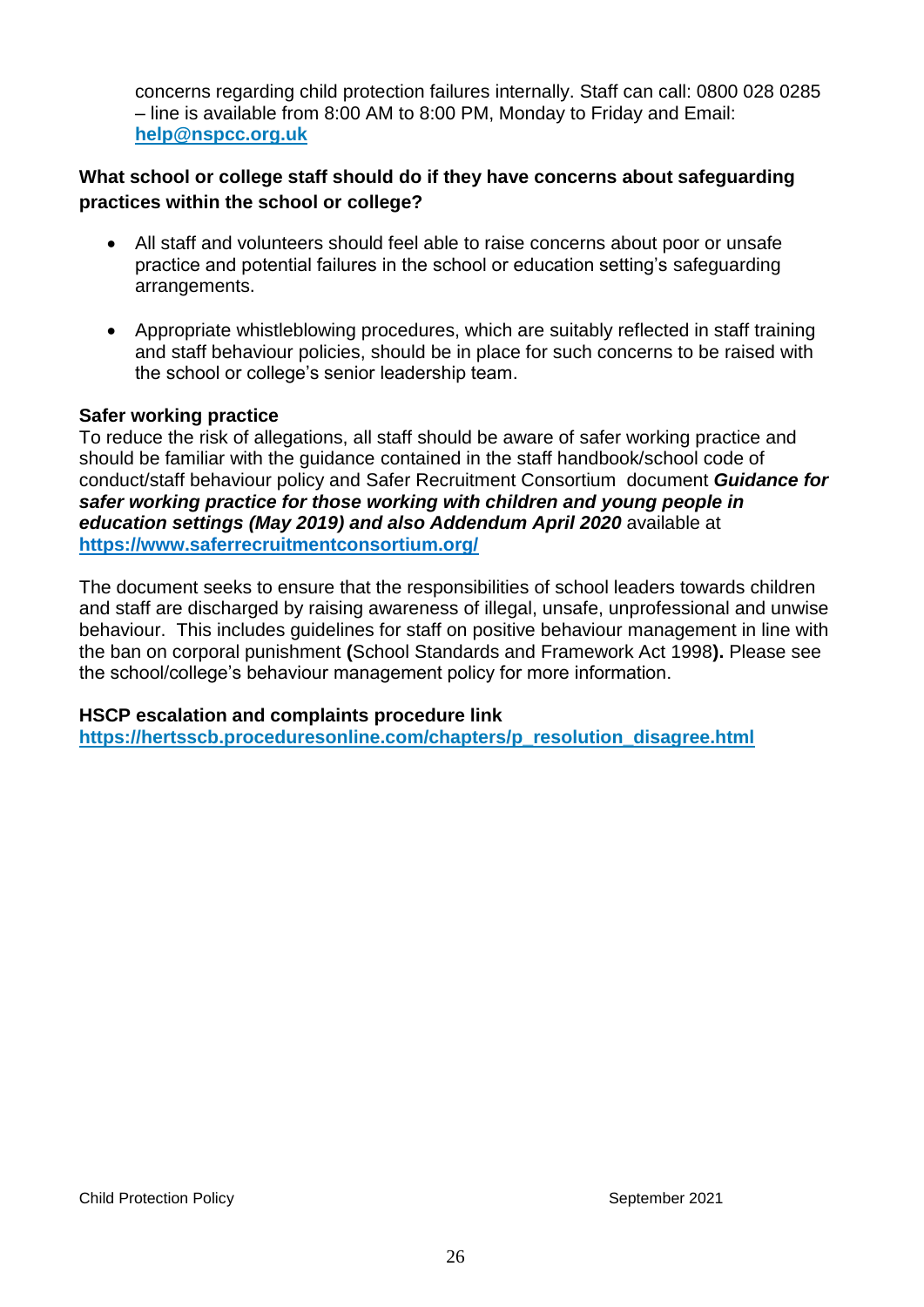# **APPENDIX 1: KCSiE (DfE 2021) Part One OR Annex A: Information for all school and college staff Annex B: Further information**

On publication of this Child Protection Policy, September 2021, the CPSLO Service has decided to provide the hyperlink only to KCSiE rather than the document in its entirety, due to the potential for updates to the content.

**All** staff that have direct working with children should have access and have read Part one OR Annex A and Annex B (which provides further information specific forms of abuse and safeguarding issues) of this statutory guidance. Those staff who do not work directly with children should read **either Part one or Annex A** (a condensed version of Part one) of this guidance. This is entirely a matter for the school or college and will be based on their assessment of which guidance will be most effective for their staff to safeguard and promote the welfare of children**.** All Staff should also have the opportunity to seek clarity from designated staff for any content.

This is to assist staff to understand their role and discharge their responsibilities as set out in this guidance.

We highly recommend that staff are asked to sign to say they have read these sections (please see Appendix 2 below) and should subsequently be re-directed to these documents again should any changes occur.

### **Link to KCSiE (DfE, 2021):**

**[https://assets.publishing.service.gov.uk/government/uploads/system/uploads/attach](https://assets.publishing.service.gov.uk/government/uploads/system/uploads/attachment_data/file/999348/Keeping_children_safe_in_education_2021.pdf)** ment data/file/999348/Keeping children safe in education 2021.pdf

**Annex G** KCSiE (DfE 2021): Substantive changes from September 2021: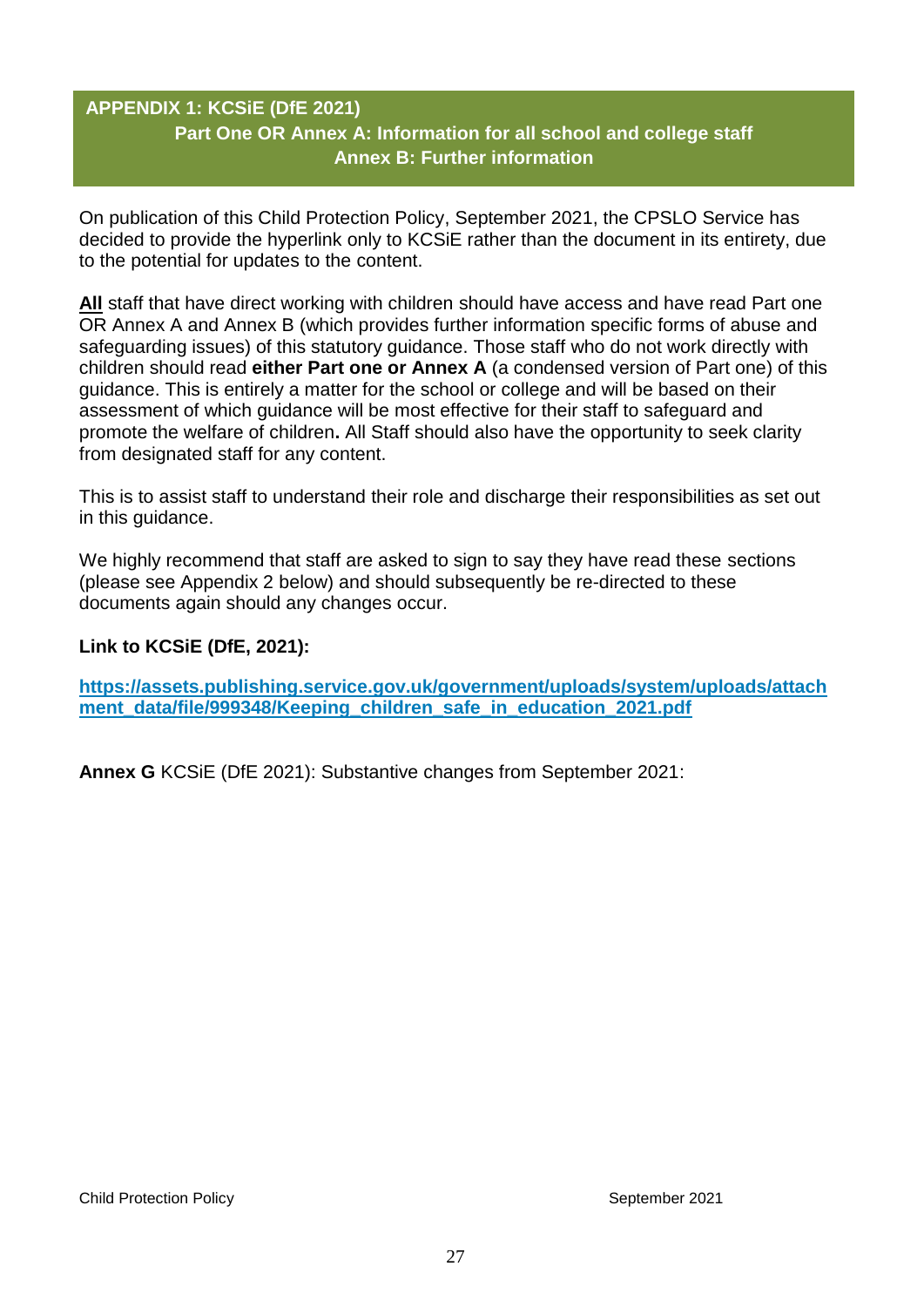### **APPENDIX 2:**

# **DECLARATION FOR STAFF Child Protection Policy and KCSiE DfE 2021**

| School/College/Academy name  Academic Year |  |
|--------------------------------------------|--|
|                                            |  |

Please sign and return to……………………………….(DSL) by ……<insert date>………….

I, **\_\_\_\_\_\_\_\_\_\_\_\_\_\_\_\_<insert name>\_\_\_\_\_\_\_\_\_\_\_\_\_\_\_\_\_\_\_\_\_\_\_\_\_\_\_** have read and am familiar with the contents of the following documents and understand my role and responsibilities as set out in these document(s).:

(1) The School/College's Child Protection Policy

(2) **Part One OR Annex A (delete as appropriate) and Annex B** of **'Keeping Children Safe in Education'** DfE Guidance, 2021

<Please insert any other relevant documentation/guidance for your school/college>

I am aware that the DSLs/DDSLs are:

. The contract of the contract of the contract of the contract of the contract of the contract of the contract of the contract of the contract of the contract of the contract of the contract of the contract of the contrac ………………………………………………………………………………………………………… ………………………………………………………………………………………………………… …………………………………………………………………………………………………………

………………………………………………

and I am able to discuss any concerns that I may have with them.

I know that further guidance, together with copies of the policies mentioned above, are available ……<insert location>…………

| Signed |  |  |
|--------|--|--|
| Date   |  |  |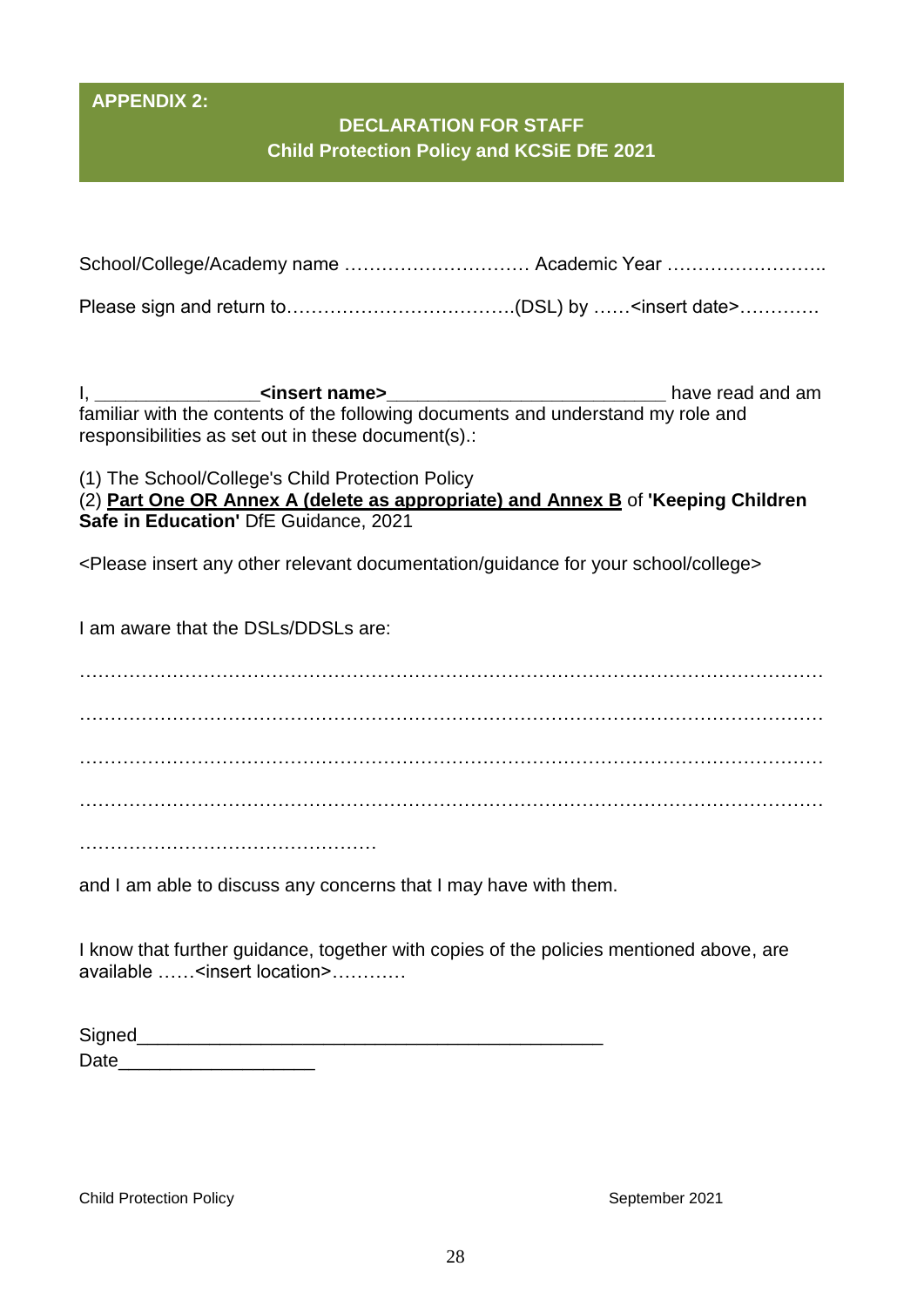

Page 23 of KCSIE 2021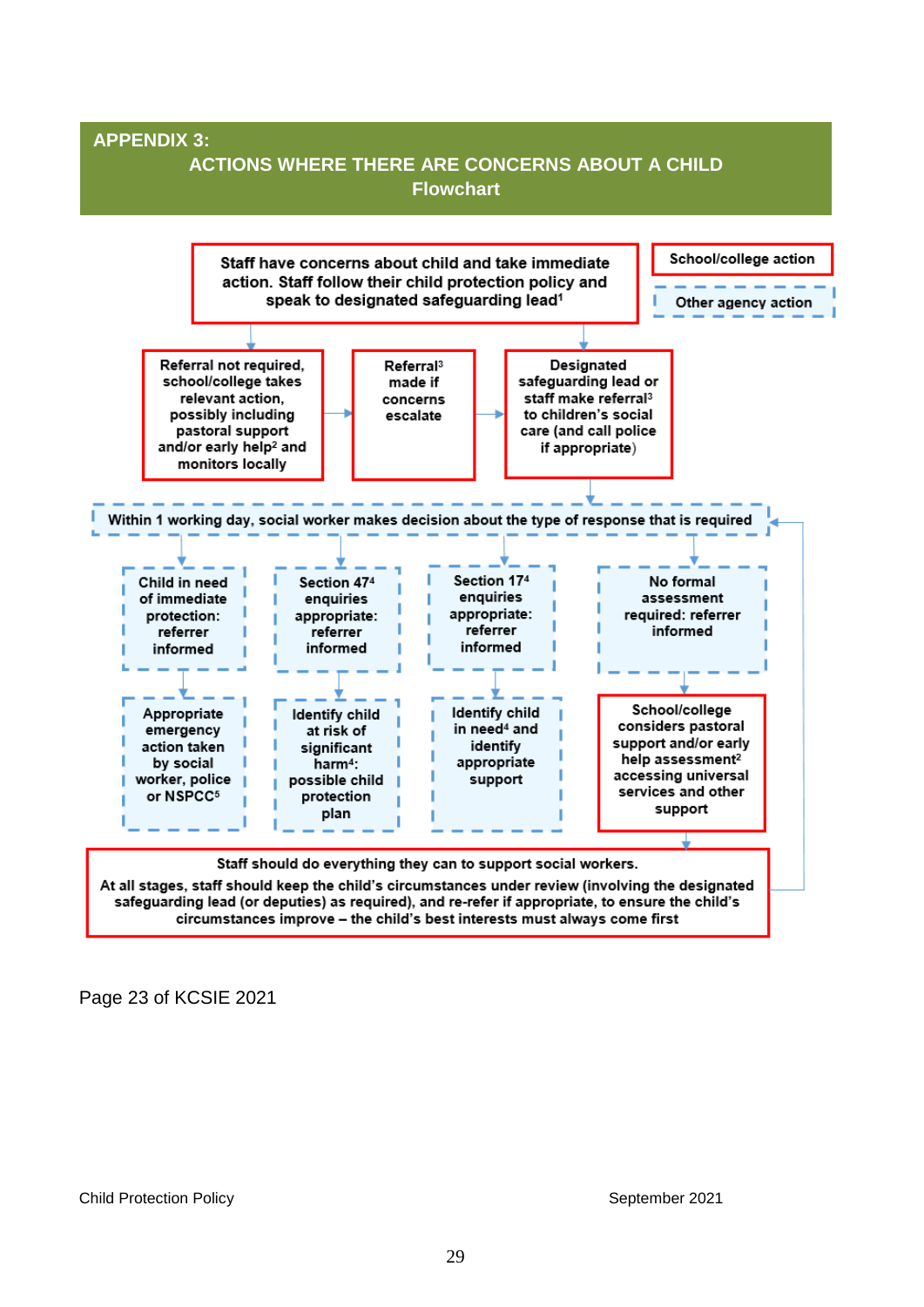### **The National Police Chiefs' Council-** *When to call the police* **guidance**

This advice covers incidents on school and college premises where students have potentially committed a crime. It provides guidance on what schools and colleges should bear in mind when considering contacting the police. This advice covers the following situations:

- Assault
- Criminal damage
- Cyber crime
- Drugs
- Harassment
- Sexual offences
- Theft
- Weapons

This advice aims to support schools and college to make defensible decisions when considering whether to involve the police. Further guidance can be found at;

**[https://www.npcc.police.uk/documents/Children%20and%20Young%20people/When](https://www.npcc.police.uk/documents/Children%20and%20Young%20people/When%20to%20call%20the%20police%20guidance%20for%20schools%20and%20colleges.pdf) [%20to%20call%20the%20police%20guidance%20for%20schools%20and%20colleges](https://www.npcc.police.uk/documents/Children%20and%20Young%20people/When%20to%20call%20the%20police%20guidance%20for%20schools%20and%20colleges.pdf) [.pdf](https://www.npcc.police.uk/documents/Children%20and%20Young%20people/When%20to%20call%20the%20police%20guidance%20for%20schools%20and%20colleges.pdf)**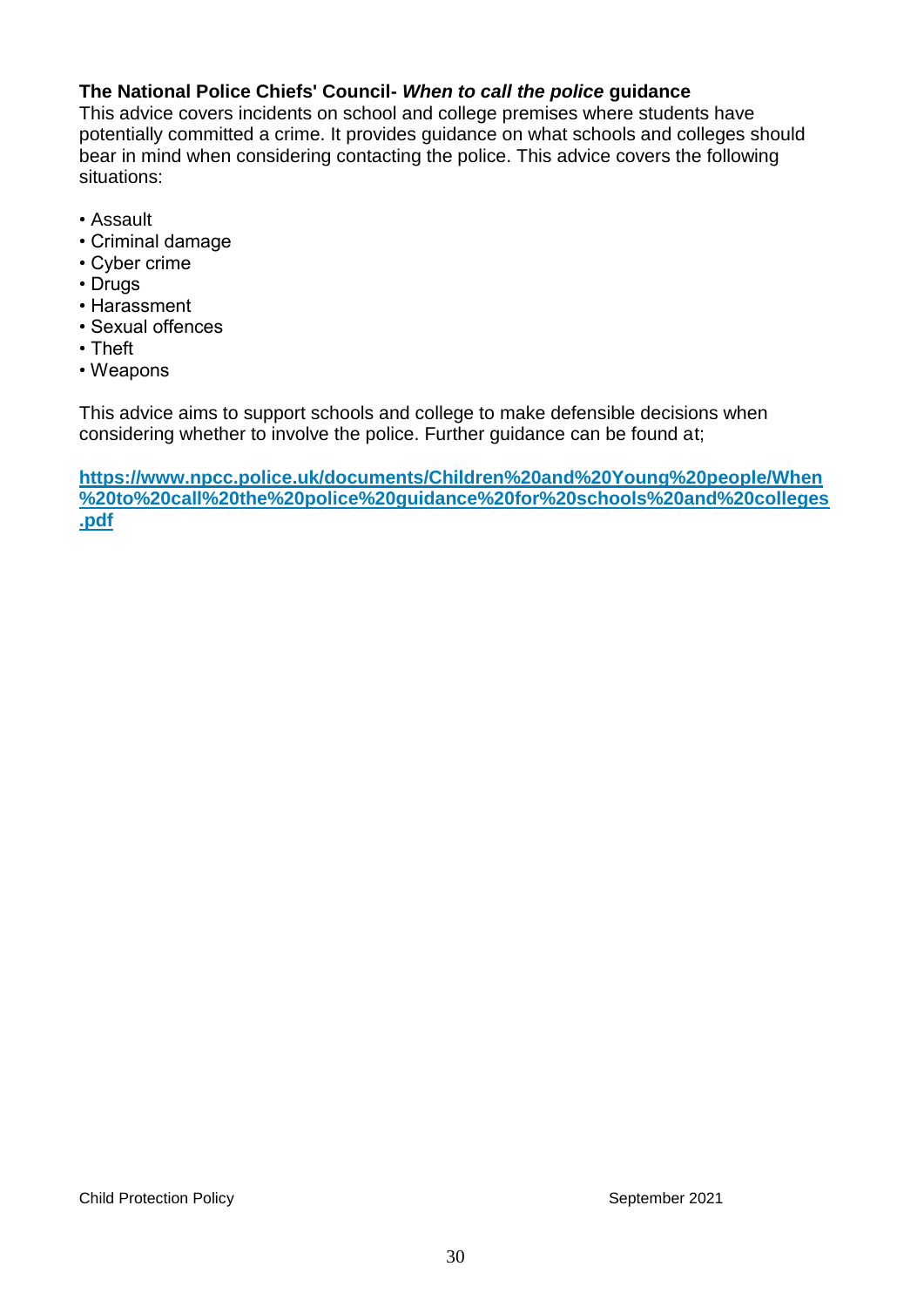# **APPENDIX 4: OPERATION ENCOMPASS – Information sharing from Police regarding Domestic Abuse notifications (2nd December 2019)**

#### **Operation Encompass Safeguarding Statement:**

- Our school is part of Operation Encompass. This is a police and education early intervention safeguarding partnership which supports children and young people who experience Domestic Abuse.
- Operation Encompass means that the police will share information about Domestic Abuse incidents with our school PRIOR to the start of the next school day when they have been called to a domestic incident.
- Our parents are fully aware that we are an Operation Encompass school.
- The Operation Encompass information is stored in line with all other confidential safeguarding and child protection information.
- The Key Adult has also led training for all school staff and Governors about Operation Encompass, the prevalence of Domestic Abuse and the impact of this abuse on children. We have also discussed how we can support our children following the Operation Encompass notification.
- We are aware that we must do nothing that puts the child/ren or the non-abusing adult at risk.
- The Safeguarding Governor will report on Operation Encompass in the termly report to Governors. All information is anonymised for these reports.
- The Key Adult has used the Operation Encompass Toolkit to ensure that all appropriate actions have been taken by the school.

### OUR KEY ADULTS ARE: Nick Rowlands

### **Children missing from education in accordance with setting attendance policy**

All children, regardless of their circumstances, are entitled to an efficient, full time education which is suitable to their age, ability, aptitude and any special educational needs they may have. Children missing education are children of compulsory school age who are not registered pupils at a school and are not receiving suitable education otherwise than at a school. Children missing education are at significant risk of underachieving, being victims of harm, child sexual exploitation or radicalisation, and becoming NEET (not in education, employment or training) later in life.

Department for Education guidance makes it clear that in carrying out this duty, local authorities must have in place arrangements for joint working and information sharing with other local authorities and partner agencies. It also states that all agencies which come into contact with children must cooperate with the local authority's arrangements for identifying children thought to be missing from education.

Separate guidance is available for schools on Herts Grid for Learning; about the legitimate removal of pupils from a school roll. A child legitimately removed from roll is not in most cases missing from education and all schools, including academies and independent schools are legally required to notify the local authority when they remove/plan to remove a child from their roll.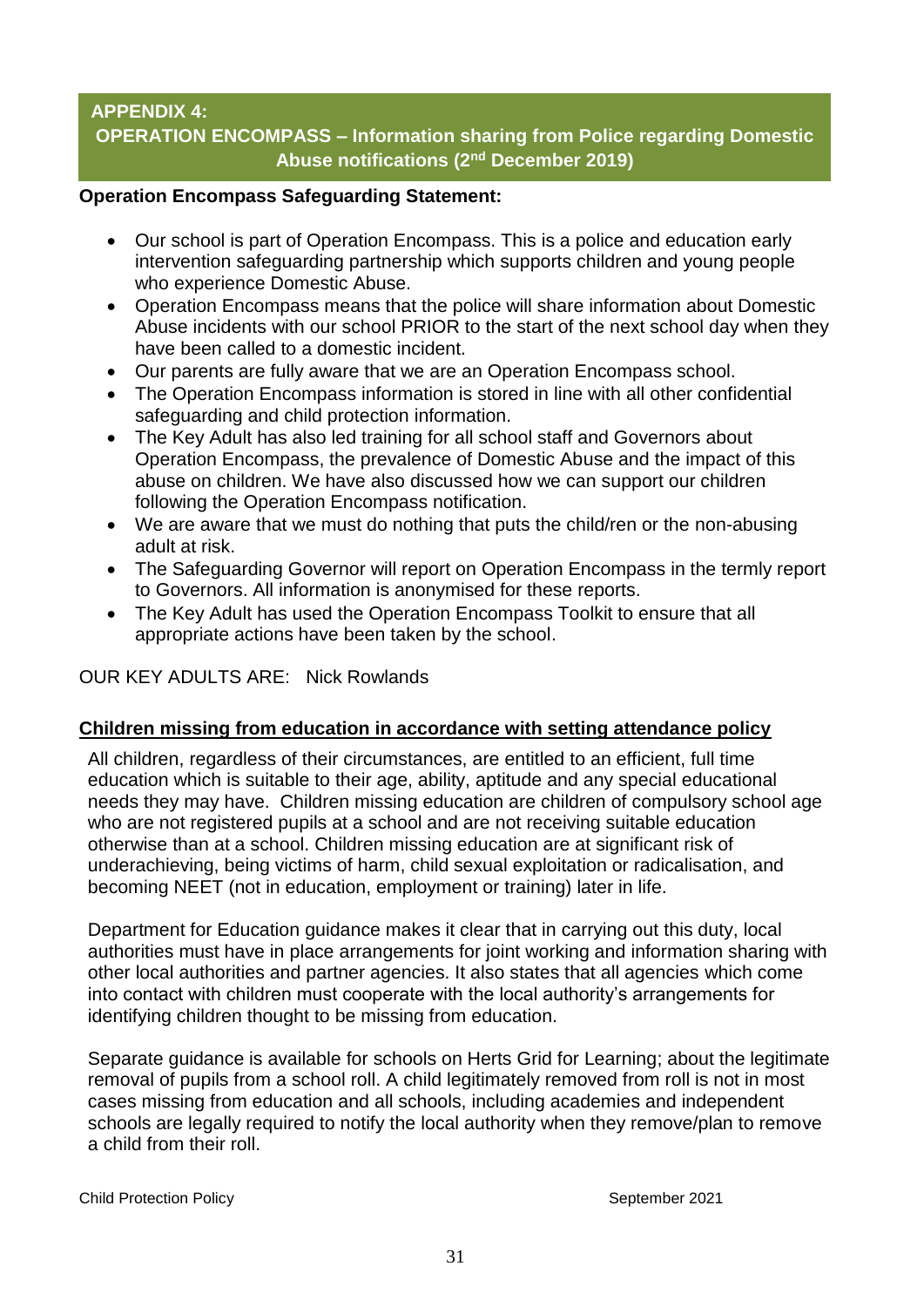### **APPENDIX 5:**

### **Ofsted school Inspection Handbook September 2021**

This handbook is primarily a guide for inspectors on how to carry out school inspections. However, it is made available to schools and other organisations to ensure that they are informed about the processes and procedures of inspection. It seeks to balance the need for consistency in inspections with the flexibility required to respond to the individual circumstances of each school.

On publication of this Child Protection Policy, September 2021, the CPSLO Service has decided to provide the hyperlink only to the Ofsted School Inspection Handbook rather than the document in its entirety, due to the potential for updates to the content. **[https://www.gov.uk/government/publications/school-inspection-handbook](https://www.gov.uk/government/publications/school-inspection-handbook-eif/schools-inspection-handbook-for-september-2021)[eif/schools-inspection-handbook-for-september-2021](https://www.gov.uk/government/publications/school-inspection-handbook-eif/schools-inspection-handbook-for-september-2021)**

#### **APPENDIX 6:**

**Sexual violence and sexual harassment between children in schools and colleges guidance (2021)**

This is advice provided by the Department for Education (the department). Its focus is child on child sexual violence and sexual harassment at schools and colleges. The advice covers children of all ages, from primary through to secondary stage and into colleges and online. For the purposes of this advice, a child is anyone under the age of 18. Whilst the focus of the advice is on protecting and supporting children, schools and colleges should of course protect any adult students and engage with adult social care, support services and the police as required.

The advice sets out what sexual violence and sexual harassment is, how to minimise the risk of it occurring and what to do when it does occur or is alleged to have occurred. The advice highlights best practice and cross-references other advice, statutory guidance and the legal framework.

It is for individual schools and colleges to develop their own policies and procedures. It is important that policies and procedures are developed in line with their legal obligations, including the Human Rights Act 1998 and the Equality Act 2010, especially the Public Sector Equality Duty, and their local multi-agency safeguarding arrangements. It is important that schools and colleges consider how to reflect sexual violence and sexual harassment in their whole school or college approach to safeguarding and in their child protection policy.

On publication of this Child Protection Policy, September 2021, the CPSLO Service has decided to provide the hyperlink to the document rather than the document in its entirety, due to the potential for updates to the content.

**[https://assets.publishing.service.gov.uk/government/uploads/system/uploads/attach](https://assets.publishing.service.gov.uk/government/uploads/system/uploads/attachment_data/file/999239/SVSH_2021.pdf) [ment\\_data/file/999239/SVSH\\_2021.pdf](https://assets.publishing.service.gov.uk/government/uploads/system/uploads/attachment_data/file/999239/SVSH_2021.pdf)**